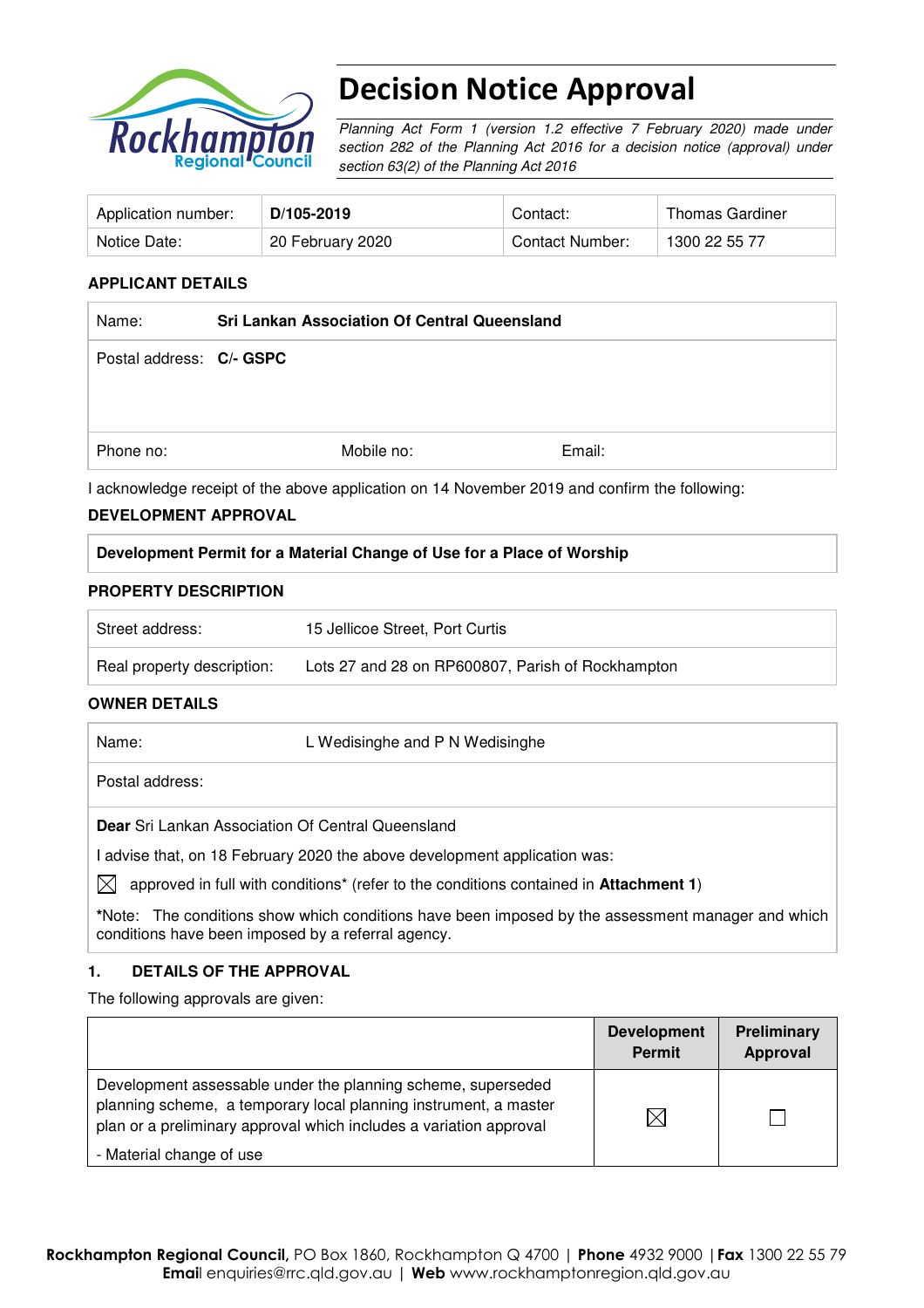## **2. CONDITIONS**

This approval is subject to the conditions in Attachment 1.

#### **3. FURTHER DEVELOPMENT PERMITS REQUIRED**

Please be advised that the following development permits are required to be obtained before the development can be carried out:

| Type of development permit required | Subject of the required development permit |
|-------------------------------------|--------------------------------------------|
| <b>Operational Works</b>            | <b>Access and Parking Works</b>            |
| <b>Building Works</b>               |                                            |
| Plumbing and Drainage Works         |                                            |

#### **4. SUBMISSIONS**

Properly made submissions were made in relation to the application.

There were 9 properly made submissions received from the following submitter(s);

| Name of principal submitter | <b>Residential or business address</b> | Electronic address (if provided) |
|-----------------------------|----------------------------------------|----------------------------------|
| 1. Robyn Russell            |                                        |                                  |
| 2. Gary Russell             |                                        |                                  |
| 3. Rodney Dillon            |                                        |                                  |
| 4. Laurence Dillon          |                                        |                                  |
| 5. Shane Muirhead           |                                        |                                  |
| Dianne Crane<br>6.          |                                        |                                  |
| 7. Luke Russell             |                                        |                                  |
| 8. John Whitehead           |                                        |                                  |
| 9. Jeffrey Dillon           |                                        |                                  |

#### **5. REFERRAL AGENCIES** NIL

#### **6. THE APPROVED PLANS**

**The approved development must be completed and maintained generally in accordance with the approved drawings and documents:** 

| <b>Plan/Document Name</b> | <b>Plan/Document Reference</b> | <b>Dated</b>    |
|---------------------------|--------------------------------|-----------------|
| Site Plan                 | <b>BA02</b>                    | 24 October 2019 |
| Floor Plans               | <b>BA03</b>                    | 24 October 2019 |
| <b>Typical Section</b>    | <b>BA05</b>                    | 24 October 2019 |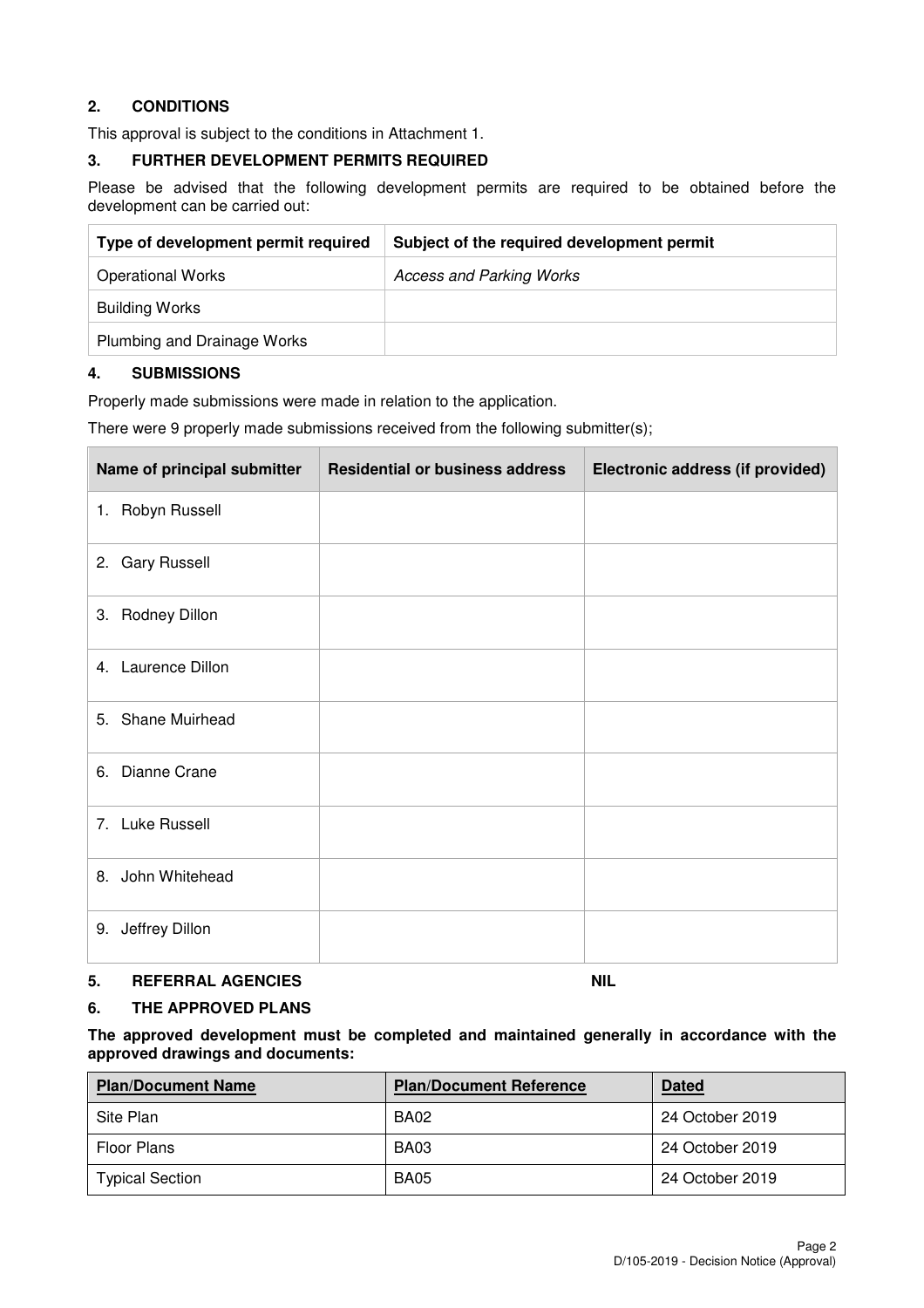| <b>Plan/Document Name</b> | <b>Plan/Document Reference</b> | <b>Dated</b>    |
|---------------------------|--------------------------------|-----------------|
| Elevation 1 / 2           | <b>BA06</b>                    | 24 October 2019 |
| Elevation 2 / 2           | BA07                           | 24 October 2019 |

## **7. CURRENCY PERIOD FOR THE APPROVAL (s.85 of the Planning Act)**

The standard currency periods stated in section 85 of Planning Act 2016 apply to each aspect of development in this approval, if not stated in the conditions of approval attached.

## **8. STATEMENT OF REASONS**

| <b>Description of the</b><br>development           | The proposed development is for a Material Change of Use for a Place of<br>Worship                                                                       |                                                                                                                                                                                                                                                                                                                                                           |
|----------------------------------------------------|----------------------------------------------------------------------------------------------------------------------------------------------------------|-----------------------------------------------------------------------------------------------------------------------------------------------------------------------------------------------------------------------------------------------------------------------------------------------------------------------------------------------------------|
| <b>Reasons for Decision</b>                        | a)                                                                                                                                                       | The proposed use will not affect the productive capacity or scenic<br>landscape features of the surrounding rural area;                                                                                                                                                                                                                                   |
|                                                    | b)                                                                                                                                                       | The scale of the proposal is restricted to ensure that activities remain<br>commensurate with the surrounding locality and are consistent with the<br>surrounding rural and residential amenity;                                                                                                                                                          |
|                                                    | C)                                                                                                                                                       | The proposed use does not compromise the strategic framework in the<br>Rockhampton Region Planning Scheme 2015;                                                                                                                                                                                                                                           |
|                                                    | d)                                                                                                                                                       | Assessment of the development against the relevant zone purpose,<br>planning scheme codes and planning scheme policies demonstrates that<br>the proposed development will not cause significant adverse impacts on<br>the surrounding natural environment, built environment and infrastructure,<br>community facilities, or local character and amenity; |
|                                                    | e)<br>Planning Policy; and                                                                                                                               | The proposed development does not compromise the relevant State                                                                                                                                                                                                                                                                                           |
|                                                    | f)<br>of the assessment benchmarks.                                                                                                                      | On balance, the application should be approved because the<br>circumstances favour Council exercising its discretion to approve the<br>application even though the development does not comply with an aspect                                                                                                                                             |
| Assessment<br><b>Benchmarks</b>                    | The proposed development was assessed against the following assessment<br>benchmarks:                                                                    |                                                                                                                                                                                                                                                                                                                                                           |
|                                                    | Rural Zone Code;<br>$\bullet$                                                                                                                            |                                                                                                                                                                                                                                                                                                                                                           |
|                                                    | Flood Hazard Overlay Code;<br>٠                                                                                                                          |                                                                                                                                                                                                                                                                                                                                                           |
|                                                    | Access, Parking and Transport Code;<br>٠                                                                                                                 |                                                                                                                                                                                                                                                                                                                                                           |
|                                                    | Landscape Code;<br>٠                                                                                                                                     |                                                                                                                                                                                                                                                                                                                                                           |
|                                                    | Stormwater Management Code;<br>٠                                                                                                                         |                                                                                                                                                                                                                                                                                                                                                           |
|                                                    | Waste Management Code; and                                                                                                                               |                                                                                                                                                                                                                                                                                                                                                           |
|                                                    | Water and Sewer Code.                                                                                                                                    |                                                                                                                                                                                                                                                                                                                                                           |
| <b>Compliance with</b><br>assessment<br>benchmarks | The development was assessed against all of the assessment benchmarks<br>listed above and complies with all of these with the exception(s) listed below. |                                                                                                                                                                                                                                                                                                                                                           |
|                                                    | <b>Assessment</b><br><b>Benchmark</b>                                                                                                                    | Reasons for the approval despite non-<br>compliance with benchmark                                                                                                                                                                                                                                                                                        |
|                                                    | <b>Rural Zone Code</b><br>(PO31)                                                                                                                         | The proposal includes the construction of a new<br>concrete pagoda which will be partially visible from<br>Jellicoe Street.                                                                                                                                                                                                                               |
|                                                    |                                                                                                                                                          | Despite its visibility, this structure is not anticipated<br>to detract from the existing rural and residential                                                                                                                                                                                                                                           |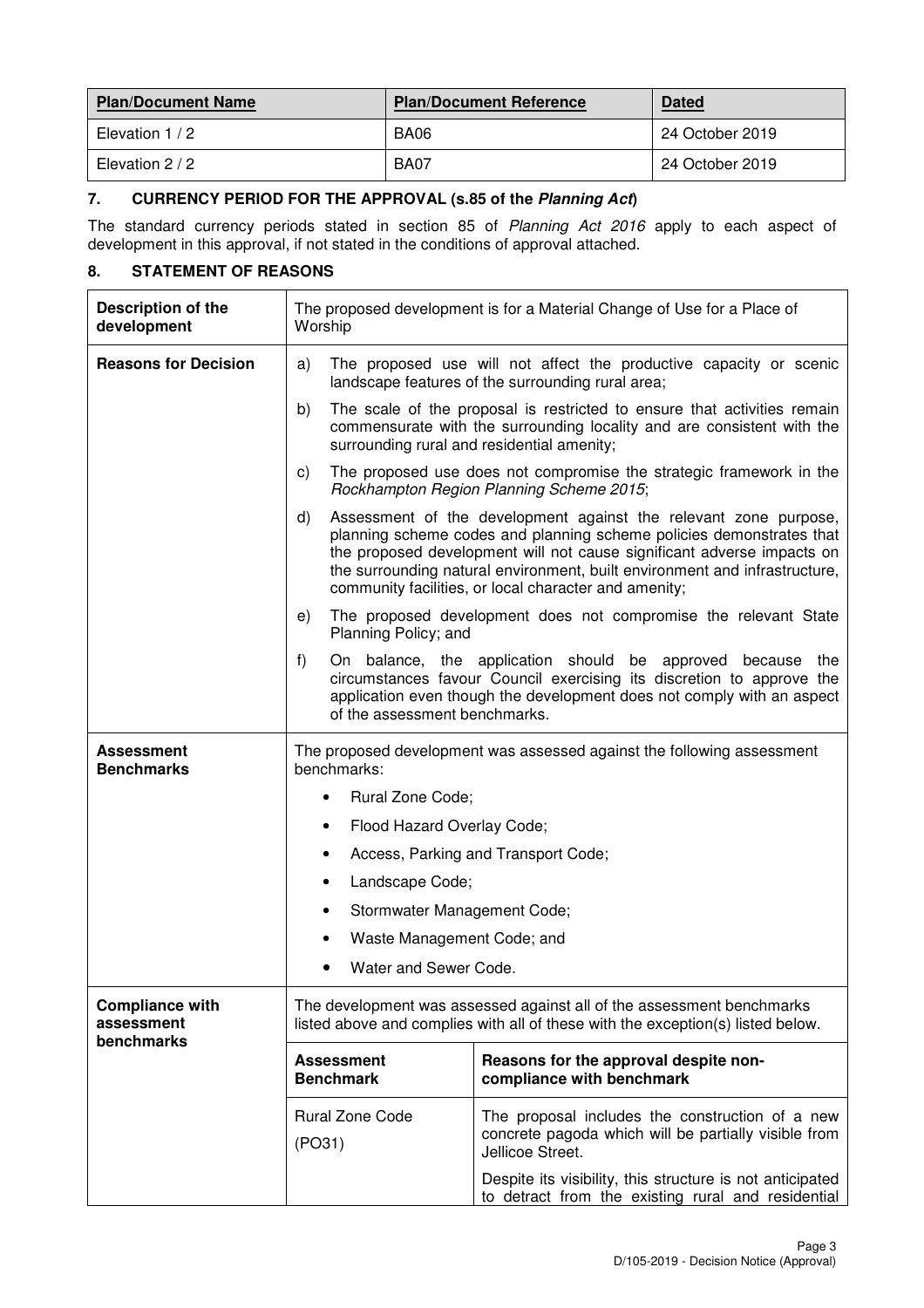|                          |                                                                                                                                                                                                                                                                                                                                                                                                                                                                                                        | amenity of the surrounding Port Curtis area. The<br>applicant has indicated that many of the existing<br>trees located on Lot 27 will be retained - acting as<br>an appropriate buffer to screen the pagoda from<br>both Jellicoe Street and the adjoining property<br>positioned to the east. Its height also coincides with<br>that of the existing Dwelling House located on the<br>site. There is also no other development occurring<br>on the site as part of the proposal which may<br>enhance the visibility of the proposed pagoda.                                                                                                                                                                                                                                                                                                                                                                                                                                                                                                                                                                                        |
|--------------------------|--------------------------------------------------------------------------------------------------------------------------------------------------------------------------------------------------------------------------------------------------------------------------------------------------------------------------------------------------------------------------------------------------------------------------------------------------------------------------------------------------------|-------------------------------------------------------------------------------------------------------------------------------------------------------------------------------------------------------------------------------------------------------------------------------------------------------------------------------------------------------------------------------------------------------------------------------------------------------------------------------------------------------------------------------------------------------------------------------------------------------------------------------------------------------------------------------------------------------------------------------------------------------------------------------------------------------------------------------------------------------------------------------------------------------------------------------------------------------------------------------------------------------------------------------------------------------------------------------------------------------------------------------------|
|                          | <b>Rural Zone Code</b><br>(PO33)                                                                                                                                                                                                                                                                                                                                                                                                                                                                       | The subject site is affected by the Fitzroy River<br>Flood Overlay (Extreme Hazard). Given the small-<br>scale nature of the proposal, the use is not<br>expected to cause any unsustainable impacts on<br>the natural functioning of the Fitzroy River<br>floodplain. This is due to the low flow velocity, the<br>afflux due to the obstruction causing minimal flows,<br>and the minimal loss of flood storage volume across<br>the Fitzroy River floodplain caused by the proposal.<br>The only new structure proposed is a concrete<br>pagoda which will cause a minimal loss in volume<br>of flood storage. There is not anticipated to be any<br>worsenment to surrounding properties as a result of<br>the proposed development.                                                                                                                                                                                                                                                                                                                                                                                            |
|                          | <b>Flood Hazard Overlay</b><br>Code<br>(AO4.1.1)                                                                                                                                                                                                                                                                                                                                                                                                                                                       | The<br>is<br>not<br>expected to<br>use<br>cause<br>any<br>unsustainable impacts on the natural functioning of<br>the Fitzroy River floodplain. This is due to the low<br>flow velocity, the afflux due to the obstruction<br>causing minimal flows, and the minimal loss of flood<br>storage volume across the Fitzroy River floodplain<br>caused by the proposal. The only new structure<br>proposed is a concrete pagoda which will cause a<br>minimal loss in volume of flood storage. There is<br>anticipated to be any worsenment to<br>not<br>surrounding properties as a result of the proposed<br>development.                                                                                                                                                                                                                                                                                                                                                                                                                                                                                                              |
| <b>Matters raised in</b> | <b>Issue</b>                                                                                                                                                                                                                                                                                                                                                                                                                                                                                           | How matter was dealt with                                                                                                                                                                                                                                                                                                                                                                                                                                                                                                                                                                                                                                                                                                                                                                                                                                                                                                                                                                                                                                                                                                           |
| submissions              | Consistency with the<br>Planning Scheme:<br><b>Strategic Framework</b><br>Submissions<br>have<br>the<br>that<br>stated<br>is<br>not<br>proposal<br>consistent with<br>the<br>settlement pattern for<br>the area outlined in<br>Strategic<br>the<br>The<br>Framework.<br>subject<br>site<br>is<br>identified<br>being<br>as<br>within the "Rural Area<br>This<br>designation".<br>designation<br>states<br>that rural land is not<br>to be used for urban<br>development and that<br>land<br>must<br>be | An assessment has been made against the<br>Strategic Framework and it was determined that the<br>settlement pattern of the Rural Area designation will<br>not be affected as a result of the proposal. While<br>the site is located in this designation, the use will<br>not affect the productive capacity or scenic amenity<br>of the surrounding rural area. As the immediate<br>locality predominantly contains single-detached<br>small<br>allotments,<br>Dwelling Houses<br>on<br>the<br>surrounding area is largely used for urban<br>purposes. This is with the exception of rural land<br>located immediately south of the subject site. In this<br>regard, the proposal for a small-scale Place of<br>Worship on the subject site is considered to<br>integrate appropriately with the surrounding area.<br>The proposal will not affect the economic,<br>environmental and scenic values associated with<br>the Rural Area designation and the surrounding<br>Port Curtis area. While the proposal constitutes<br>"urban development", the scale and intensity of the<br>proposal will not have any implications for the |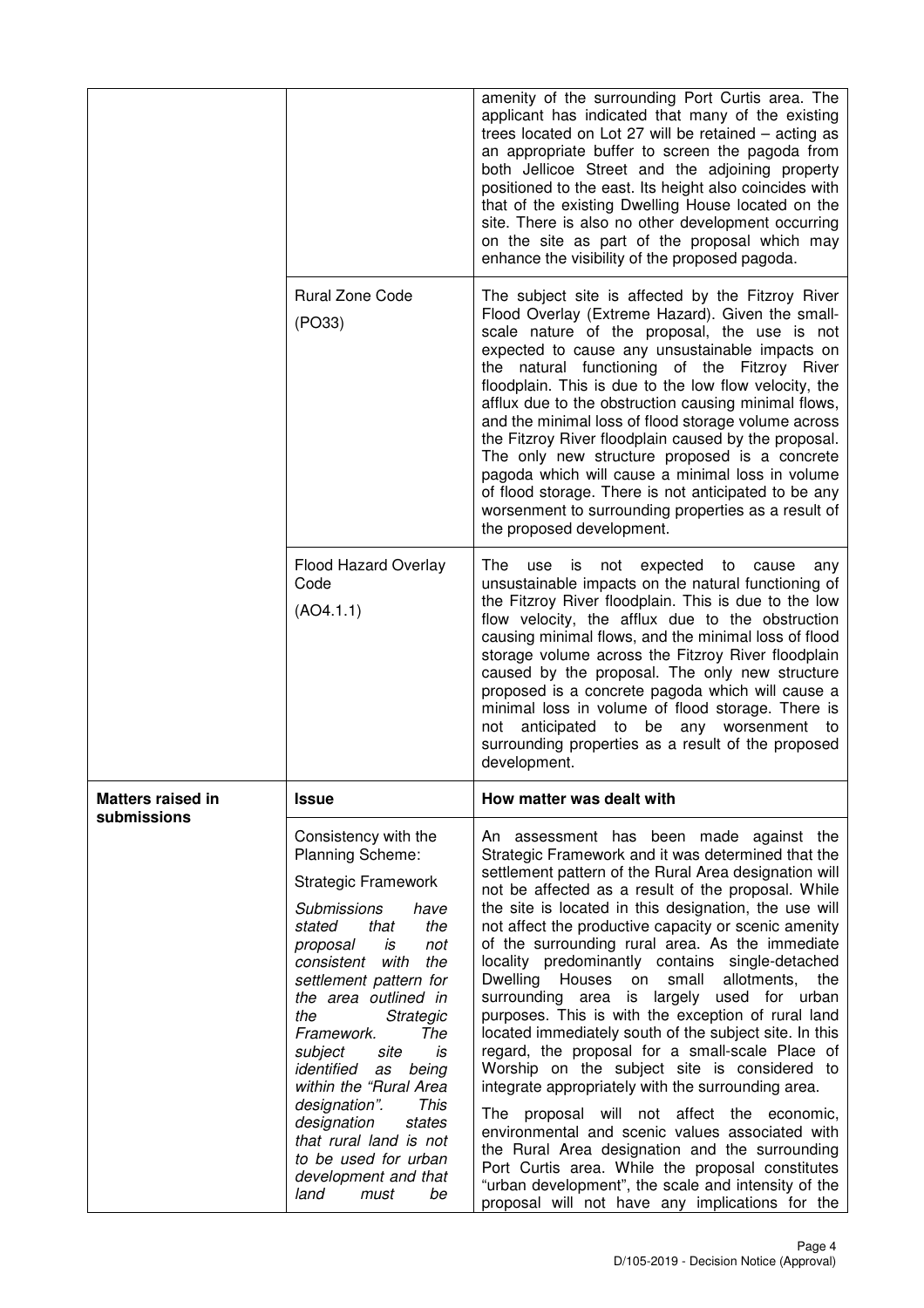| protected<br>for<br>its<br>productive, landscape<br>and natural resource<br>Several<br>values.<br>submissions<br>have<br>the<br>stated<br>that<br>proposal should not<br>be<br>supported<br>because the use does<br>not have a nexus to a<br>the<br>rural use on<br>site<br>subject<br><b>or</b><br>surrounding area.                                                                                                                                                                             | productive or natural resource values of the<br>surrounding rural area, nor will it compromise any<br>future development for rural purposes.                                                                                                                                                                                                                                                                                                                                                                                                                                                                                                                                                                                                                                                                                                                                                                                                                                                                                                                                                                                                                                                                                                                                                                      |
|---------------------------------------------------------------------------------------------------------------------------------------------------------------------------------------------------------------------------------------------------------------------------------------------------------------------------------------------------------------------------------------------------------------------------------------------------------------------------------------------------|-------------------------------------------------------------------------------------------------------------------------------------------------------------------------------------------------------------------------------------------------------------------------------------------------------------------------------------------------------------------------------------------------------------------------------------------------------------------------------------------------------------------------------------------------------------------------------------------------------------------------------------------------------------------------------------------------------------------------------------------------------------------------------------------------------------------------------------------------------------------------------------------------------------------------------------------------------------------------------------------------------------------------------------------------------------------------------------------------------------------------------------------------------------------------------------------------------------------------------------------------------------------------------------------------------------------|
| Consistency with the<br>Planning Scheme:<br><b>Rural Zone Code</b><br><b>Submissions</b><br>have<br>the<br>stated<br>that<br>not<br>proposal<br>is<br>consistent with<br>the<br>intent of the Rural<br>Zone. The proposal<br>does<br>not have a<br>relationship with an<br>existing or proposed<br>rural use on<br>the<br>subject site or in the<br>surrounding locality.<br>There<br>also<br>are<br>concerns about the<br>impacts of the use on<br>surrounding rural and<br>residential amenity. | The proposal is not consistent with the Rural Zone.<br>However, the subject site is located in an area<br>which is surrounded by single-detached Dwelling<br>Houses positioned on urban-sized allotments. The<br>size of the subject site restricts any future usage of<br>the premises for rural purposes. Therefore, the<br>proposal is physically unable to have a nexus to a<br>rural use on the subject site. While the proposal<br>does not have any direct relationship with any rural<br>uses in the surrounding area, it is situated in a<br>section of Port Curtis which accommodates several<br>non-rural uses. These include single-detached<br>Dwelling Houses on urban sized allotments, a<br>Transport Depot located to the north (Goss Street)<br>and an industrial use located to the east on Jellicoe<br>Street.<br>The use is therefore considered to integrate<br>appropriately with the immediate development<br>pattern of the surrounding Port Curtis area and is<br>not anticipated to detract from the scenic landscape<br>features or impact the productive agricultural<br>capacity of the surrounding Rural Zone. It will also<br>have no implications for the future development of<br>the surrounding Rural Zone from accommodating a<br>range of existing and emerging rural uses. |
| Relationship or nexus<br>with a rural use<br>Submissions<br>have<br>the<br>argued<br>that<br>does<br>proposal<br>not<br>have a relationship or<br>nexus to a rural use -<br>either on the site or<br>the surrounding area.<br>This<br>makes<br>the<br>proposal inconsistent<br>with the intent of the<br>Rural Zone.                                                                                                                                                                              | The proposed use will not affect the productivity of<br>surrounding rural areas. The subject site is on an<br>urban-sized<br>allotment<br>that<br>is i<br>unable<br>to<br>accommodate any future rural uses. The site is also<br>in a location where the proposal is unlikely to cause<br>any adverse impacts to surrounding rural uses<br>(including immediately south of the subject site).<br>There are also several conditions that will address<br>any potential impacts on rural and residential<br>amenity. These include conditioning the size of the<br>congregation; limiting the operating hours of the use<br>to weekends; and including nuisance monitoring<br>conditions.<br>It is considered that while the proposal does not<br>have a relationship with a rural use in the<br>immediate locality, it is not a use that will limit the<br>productive capacity of the surrounding land nor<br>affect the rural and residential amenity of the Port<br>Curtis area.                                                                                                                                                                                                                                                                                                                                 |
| Car parking                                                                                                                                                                                                                                                                                                                                                                                                                                                                                       | The car parking rates for a "Place of Worship" use                                                                                                                                                                                                                                                                                                                                                                                                                                                                                                                                                                                                                                                                                                                                                                                                                                                                                                                                                                                                                                                                                                                                                                                                                                                                |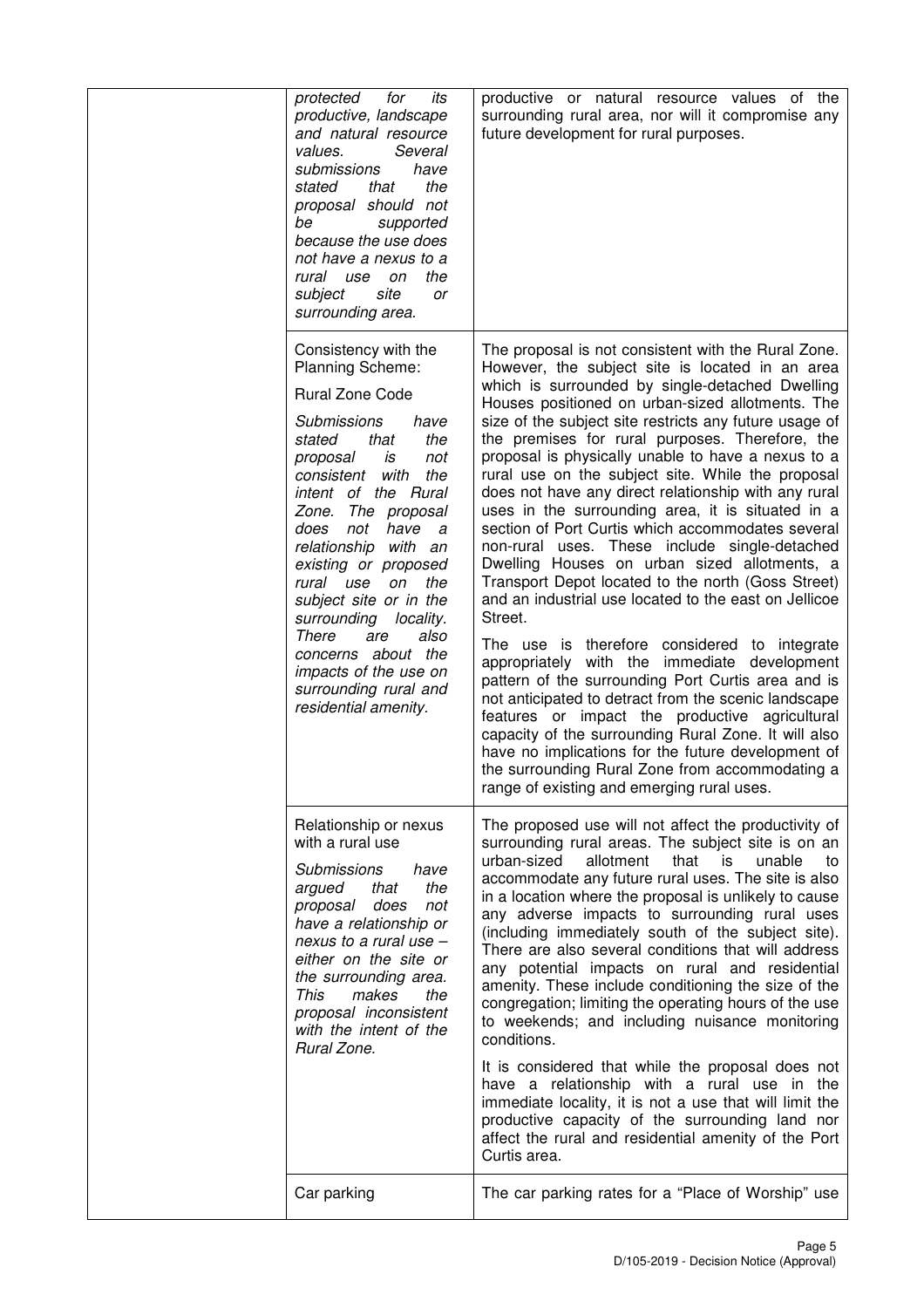| requirements<br><b>Submissions</b><br>have<br>raised<br>concerns<br>regarding car parking<br>requirements.<br>The<br>concerns discuss the<br>number of on-site car<br>parks in relation to<br>the number of people<br>attending<br>the<br>premises<br>for<br>educational activities.<br>There<br>were<br>also<br>matters regarding on-<br>street<br>parking<br>car<br>Jellicoe<br>(Lee<br>and<br>Streets),<br>the<br>and<br>material<br>proposed<br>used to seal the car<br>park. | is one (1) space per fifteen (15) square metres or<br>part thereof of gross floor area (GFA). The GFA<br>proposed for the land use is approximately 57<br>square metres. The applicant is only required to<br>provide four (4) on-site car parks using these rates.<br>The proposed plan of development includes five (5)<br>on-site car parking spaces, including one (1)<br>disability space. Therefore, the proposal complies<br>with the car parking requirements under the<br>Rockhampton Region Planning Scheme 2015.<br>While there may be some on-street car parking as a<br>consequence of the development, it is not<br>anticipated to adversely affect the safety or capacity<br>of the road network – in particular Lee and Jellicoe<br>Streets. Condition 3.11 outlines that there is to be<br>no on-street car parking on Jellicoe Street. It is<br>therefore considered that the function and safety of<br>the road network will not be compromised as a<br>consequence of the proposed development. |
|-----------------------------------------------------------------------------------------------------------------------------------------------------------------------------------------------------------------------------------------------------------------------------------------------------------------------------------------------------------------------------------------------------------------------------------------------------------------------------------|---------------------------------------------------------------------------------------------------------------------------------------------------------------------------------------------------------------------------------------------------------------------------------------------------------------------------------------------------------------------------------------------------------------------------------------------------------------------------------------------------------------------------------------------------------------------------------------------------------------------------------------------------------------------------------------------------------------------------------------------------------------------------------------------------------------------------------------------------------------------------------------------------------------------------------------------------------------------------------------------------------------------|
| Number of persons<br>attending (potential<br>growth and expansion)<br>Several submissions<br>expressed concerns<br>that the size of the<br>congregation<br>and<br>number of persons<br>using the site will<br>increase over time.<br><b>This</b><br>would<br>have<br>implications on the<br>surrounding rural and<br>residential amenity of<br>the surrounding Port<br>Curtis area.                                                                                               | Council has conditioned the maximum number of<br>persons who can attend the site. This is considered<br>necessary to limit the scale and intensity of the<br>proposed Place of Worship. If the congregation<br>increases in size the applicant would need to apply<br>for another development permit or find an<br>alternative site.                                                                                                                                                                                                                                                                                                                                                                                                                                                                                                                                                                                                                                                                                |
| Noise generated from<br>the use<br>Several submissions<br>expressed<br>concern<br>regarding<br>the<br>potential<br>noise<br>impacts<br>emanating<br>from the proposed<br>use. The subject site<br>surrounded<br>by<br>is<br>several<br>existing<br>Dwelling Houses and<br>there are concerns<br>the<br>that<br>existing<br>residential<br>amenity<br>will be affected from<br>the<br>proposed<br>activities.                                                                      | The proposal is for a small-scale Place of Worship<br>which accommodates a small congregation, both<br>adults and children. The activities proposed are<br>associated with mindfulness and meditation which<br>are not expected to create any noise. These<br>classes will only occur for short periods on the<br>weekends for a maximum of three (3) hours. There<br>are no formal operations occurring during the week.<br>The number of people attending the site has also<br>been conditioned to ensure that the congregation<br>using the site does not expand. A nuisance<br>monitoring condition has also been included by<br>Council to investigate any genuine complaint of<br>noise which is made as a result of the activity.                                                                                                                                                                                                                                                                            |
| Dust generation from<br>the use and car park<br>Several submissions                                                                                                                                                                                                                                                                                                                                                                                                               | The proposed car park has been conditioned to be<br>constructed to an unbound material. Council<br>considered that this material was appropriate for the<br>its limited operations<br>use given<br>and<br>small                                                                                                                                                                                                                                                                                                                                                                                                                                                                                                                                                                                                                                                                                                                                                                                                     |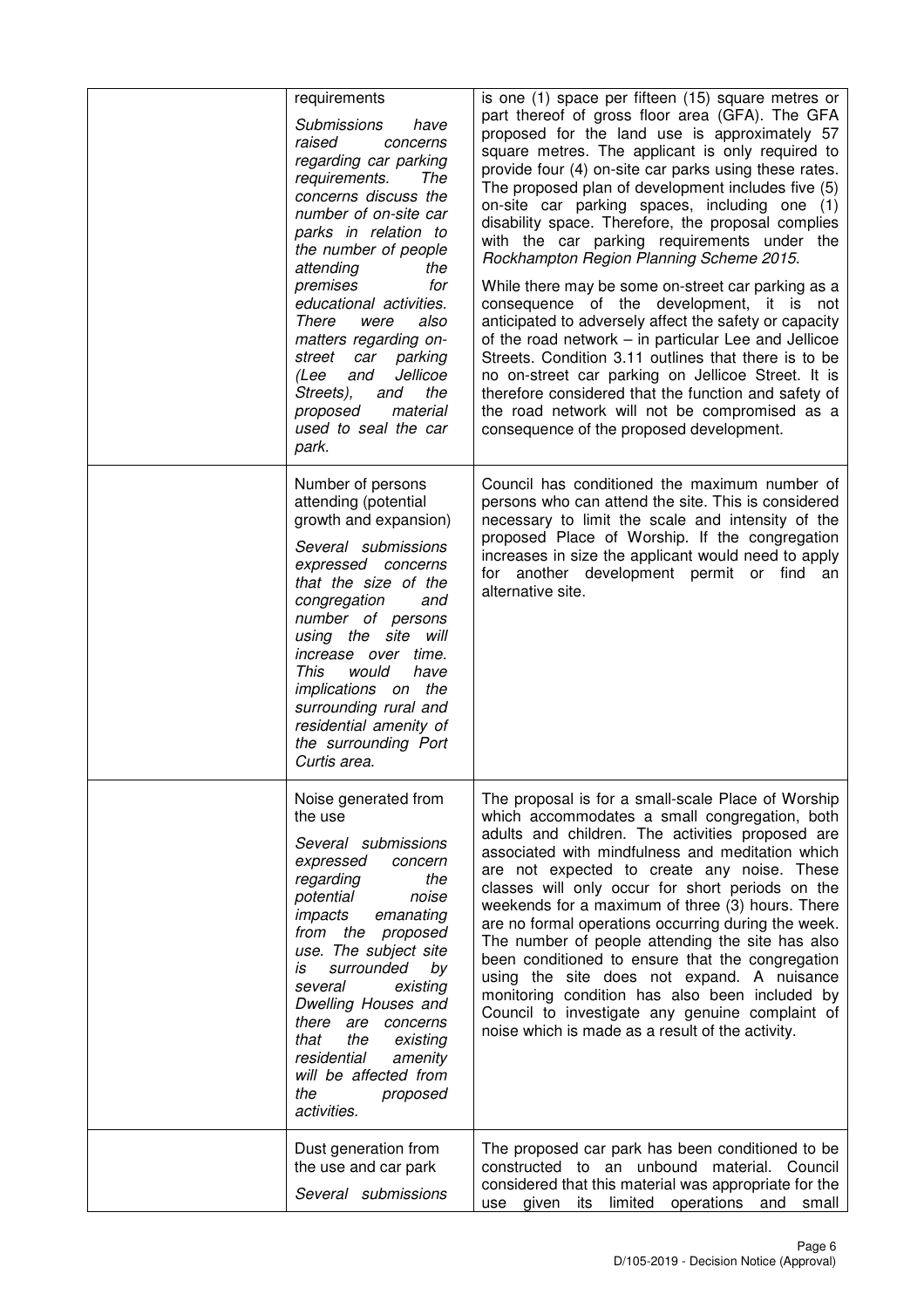| have<br>expressed<br>that<br>concern<br>vehicle<br>excessive<br>in and<br>movements<br>out of the proposed<br>car park will cause a<br>dust<br>nuisance<br>to<br>surrounding<br>residences.<br>The<br>proposed car park will<br>be constructed of a<br>Type<br>$\overline{2}$<br>unbound<br>material, Subtype 2.5,<br>with<br>minimum<br>California<br>Bearing<br>Ratio (soaked) of 15.                                                                                                                                    | congregation using the site. Condition 3.4 requires<br>that this surface treatment must be maintained in a<br>manner that no significant impact on the amenity of<br>adjoining premises is compromised. Condition 3.5<br>also requires the applicant to pave or seal the car<br>parking area to the satisfaction of Council to avoid<br>dust dispersing to adjoining premises if a genuine<br>complaint of dust is received.                                                                                                                                                                                                                                                                                                                                                                                                                                                                                                                                                                                                                                                                                                                                                                                                                                                                                                                                          |
|----------------------------------------------------------------------------------------------------------------------------------------------------------------------------------------------------------------------------------------------------------------------------------------------------------------------------------------------------------------------------------------------------------------------------------------------------------------------------------------------------------------------------|-----------------------------------------------------------------------------------------------------------------------------------------------------------------------------------------------------------------------------------------------------------------------------------------------------------------------------------------------------------------------------------------------------------------------------------------------------------------------------------------------------------------------------------------------------------------------------------------------------------------------------------------------------------------------------------------------------------------------------------------------------------------------------------------------------------------------------------------------------------------------------------------------------------------------------------------------------------------------------------------------------------------------------------------------------------------------------------------------------------------------------------------------------------------------------------------------------------------------------------------------------------------------------------------------------------------------------------------------------------------------|
| Hours of operation<br>Several submissions<br>are concerned with<br>the<br>proposed<br>operating hours for<br>The<br>the<br>use.<br>applicant has applied<br>for operating hours<br>from 6:00am<br>until<br>6:00pm on Saturdays<br>and Sundays with no<br>operations during the<br>week.<br>The primary<br>concern is the impact<br>of the operating hours<br>residential<br>the<br>on<br>amenity which may<br>restrict<br>surrounding<br>residents<br>from<br>carrying<br>out<br>residential<br>activities<br>on weekends. | The intent of the proposed operating hours (0600 to<br>1800 on Saturdays and Sundays) is to facilitate<br>classes for children and adults on Saturdays and<br>Sundays. Classes are not anticipated to last more<br>than three (3) hours in duration and occur primarily<br>in the morning. Outside of formal classes, session<br>organisers may meet either side of classes to<br>relating to the educational<br>discuss matters<br>sessions. Further, meetings for the congregation<br>will be held monthly on a Saturday afternoon. It is<br>not expected that the proposal will be fully<br>operational across the extent of the proposed<br>operating hours every weekend.<br>The proposal is also designed and sited in a<br>manner that it integrates with the existing Dwelling<br>House on the site and does not adversely affect the<br>safety and private recreation needs of adjoining<br>premises. All activities associated with the use will<br>be wholly contained within the subject site and<br>primarily on the ground floor of the existing Dwelling<br>House. Council has<br>also included<br>several<br>conditions to mitigate the risk associated with the<br>operation of the use. These include limiting the size<br>of the congregation; and nuisance monitoring to<br>ensure that impacts from noise and dust are<br>managed appropriately. |
| Flood impacts<br>Several submissions<br>the<br>opposed<br>construction<br>of the<br>concrete pagoda in<br>garden.<br>The<br>the<br>objections<br>focussed<br>on the approval of a<br>new structure in flood<br>affected<br>areas.<br>Several<br>objections<br>referred<br>also<br>to<br>where<br>instances<br>submitters have been<br>obtain<br>unable<br>to<br>approval for<br>new<br>structures in this area<br>due to the severity of                                                                                   | The concrete pagoda will have a maximum width of<br>3.5 metres. It was determined that the concrete<br>pagoda would cause insignificant impacts to<br>surrounding properties due to:<br>the low flow velocity;<br>the afflux due to the obstruction in the flow<br>will be minimal (i.e. 10mm);<br>the<br>loss<br>flood<br>will<br>in<br>storage<br>be<br>approximately 13m <sup>3</sup> which is considered<br>minimal; and<br>the distribution of loss of flood storage<br>volume across the Fitzroy River floodplain<br>will be insignificant as a consequence of<br>the development.<br>There are no extensions proposed to the existing                                                                                                                                                                                                                                                                                                                                                                                                                                                                                                                                                                                                                                                                                                                          |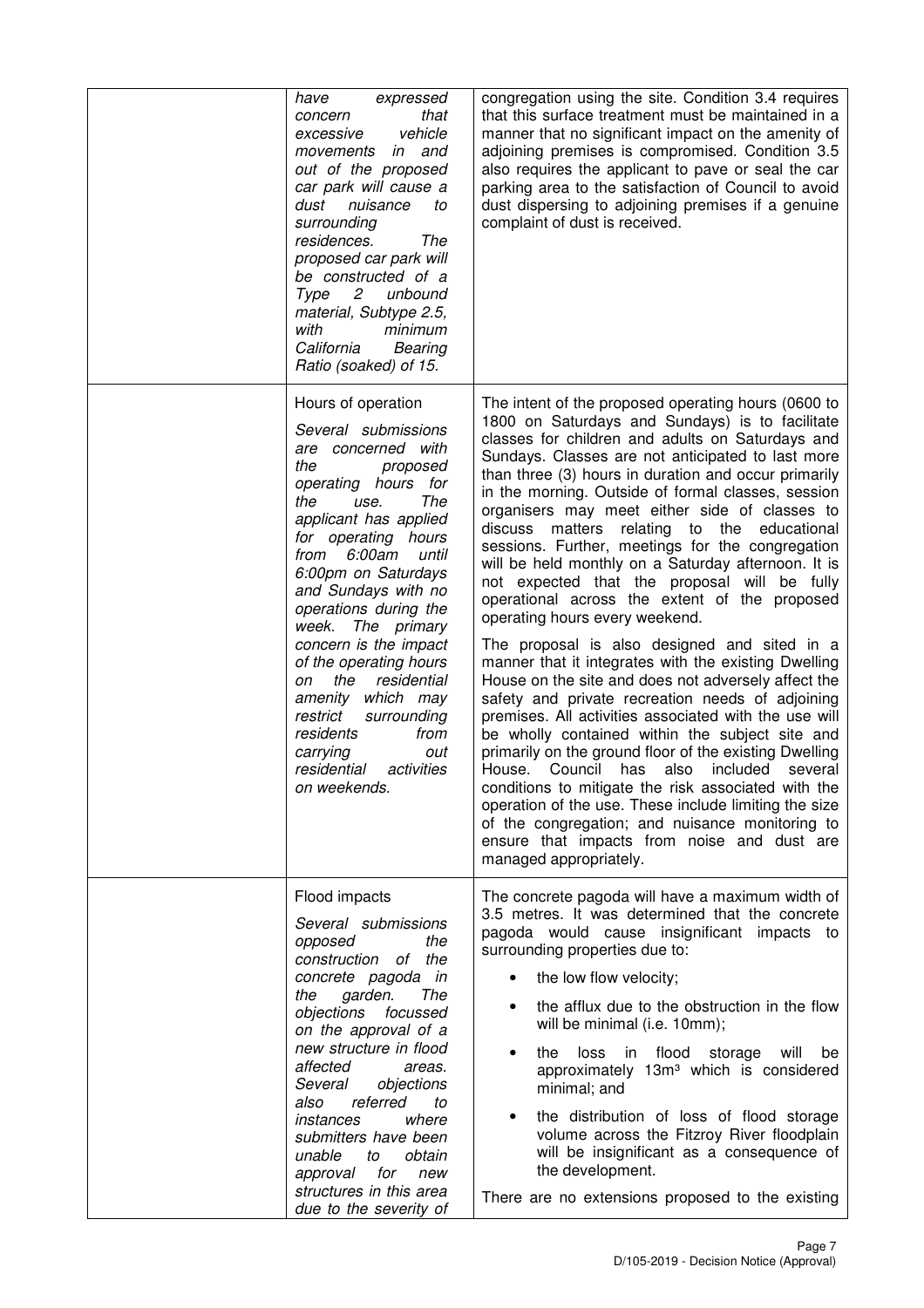|                                            | the flood.                                                                                                                                                                                                                                                                                                                                                                                                      | Dwelling House which would exacerbate any flood<br>impacts to surrounding properties or infrastructure.<br>The development (including the construction of the<br>concrete pagoda) is considered to be compatible<br>with the level of risk associated with the flood<br>hazard.                                                                                                                                                                                                                      |
|--------------------------------------------|-----------------------------------------------------------------------------------------------------------------------------------------------------------------------------------------------------------------------------------------------------------------------------------------------------------------------------------------------------------------------------------------------------------------|------------------------------------------------------------------------------------------------------------------------------------------------------------------------------------------------------------------------------------------------------------------------------------------------------------------------------------------------------------------------------------------------------------------------------------------------------------------------------------------------------|
|                                            | Amenity of the proposed<br>built form<br>Several submissions<br>expressed<br>concern<br>about<br>the<br>visual<br>of<br>the<br>impact<br>proposed<br>concrete<br>pagoda which will be<br>located in the garden<br>of the subject site.<br>Specifically, concerns<br>focussed<br>the<br>on<br>height<br>of<br>the<br>proposed<br>structure<br>which<br>will<br>be<br>approximately five (5)<br>metres in height. | The concrete pagoda complies with the height<br>requirements for new buildings and structures in the<br>Rural Zone. Table 6.7.4.3.1 in the Rural Zone Code<br>stipulates that the height of new buildings and<br>structures does not exceed two (2) storeys and ten<br>(10) metres above ground level. The height of the<br>concrete pagoda will not be taller than the current<br>Dwelling House. There are no other additional<br>structures proposed as a consequence of the Place<br>of Worship. |
| <b>Matters prescribed by</b><br>regulation | The State Planning Policy - Part E;<br>٠<br>٠<br>٠<br>$\bullet$<br>consistent development form; and<br>application.                                                                                                                                                                                                                                                                                             | The Central Queensland Regional Plan;<br>The Rockhampton Region Planning Scheme 2015;<br>Surrounding use of adjacent premises in terms of commensurate and<br>The common material, being the material submitted with the                                                                                                                                                                                                                                                                             |

## **9. APPEAL RIGHTS**

The rights of an applicant to appeal to a tribunal or the Planning and Environment Court against a decision about a development application are set out in chapter 6, part 1 of the Planning Act 2016. There may also be a right to make an application for a declaration by a tribunal (see chapter 6, part 2 of the Planning Act 2016).

## Appeal by an applicant

An applicant for a development application may appeal to the Planning and Environment Court against the following:

- the refusal of all or part of the development application
- a provision of the development approval
- the decision to give a preliminary approval when a development permit was applied for
- a deemed refusal of the development application.

An applicant may also have a right to appeal to the Development tribunal. For more information, see schedule 1 of the Planning Act 2016.

#### Appeal by an eligible submitter

An eligible submitter for a development application may appeal to the Planning and Environment Court against the decision to approve the application, to the extent the decision relates to:

- any part of the development application that required impact assessment
- a variation request.

The timeframes for starting an appeal in the Planning and Environment Court are set out in section 229 of the Planning Act 2016.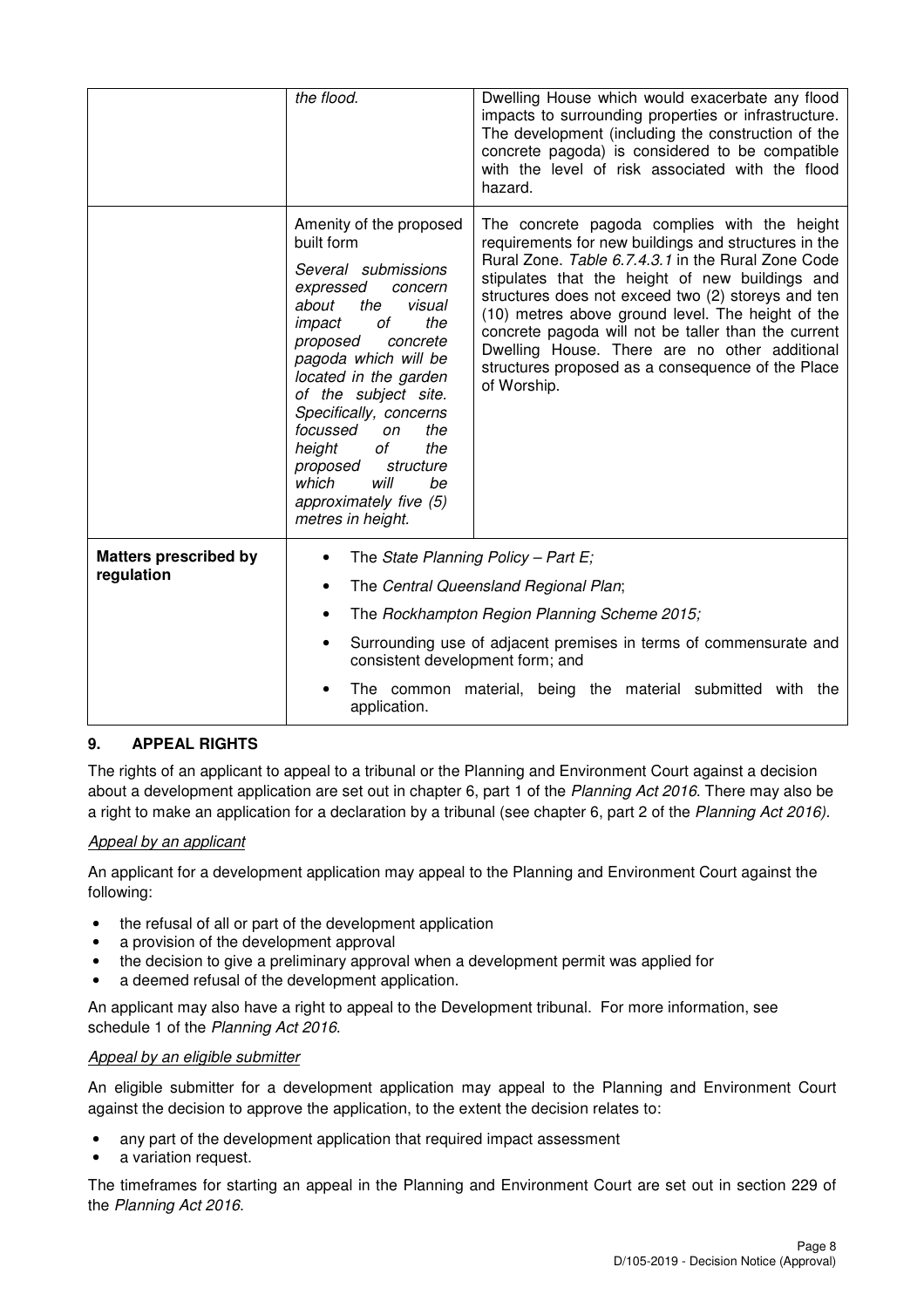**Attachment 2** is an extract from the Planning Act 2016 that sets out the applicant's appeal rights and the appeal rights of a submitter.

## **10. WHEN THE DEVELOPMENT APPROVAL TAKES EFFECT**

This development approval takes effect:

- From the time the decision notice is given – if there is no submitter and the applicant does not appeal the decision to the court.

Or

When the submitter's appeal period ends  $-$  if there is a submitter and the applicant does not appeal the decision to the court.

Or

- Subject to the decision of the court, when the appeal is finally decided – if an appeal is made to the court.

#### **11. ASSESSMENT MANAGER**

| Name: | Tarnya Fitzgibbon<br><b>COORDINATOR</b> | Signature: | Date: 20 February 2020 |
|-------|-----------------------------------------|------------|------------------------|
|       | DEVELOPMENT ASSESSMENT                  |            |                        |

#### **Attachment 1 – Conditions of the approval**

**Part 1 – Conditions imposed by the assessment manager** [Note: where a condition is imposed about infrastructure under Chapter 4 of the Planning Act 2016, the relevant provision of the Act under which this condition was imposed must be specified.]

#### **Attachment 2—Extract on appeal rights**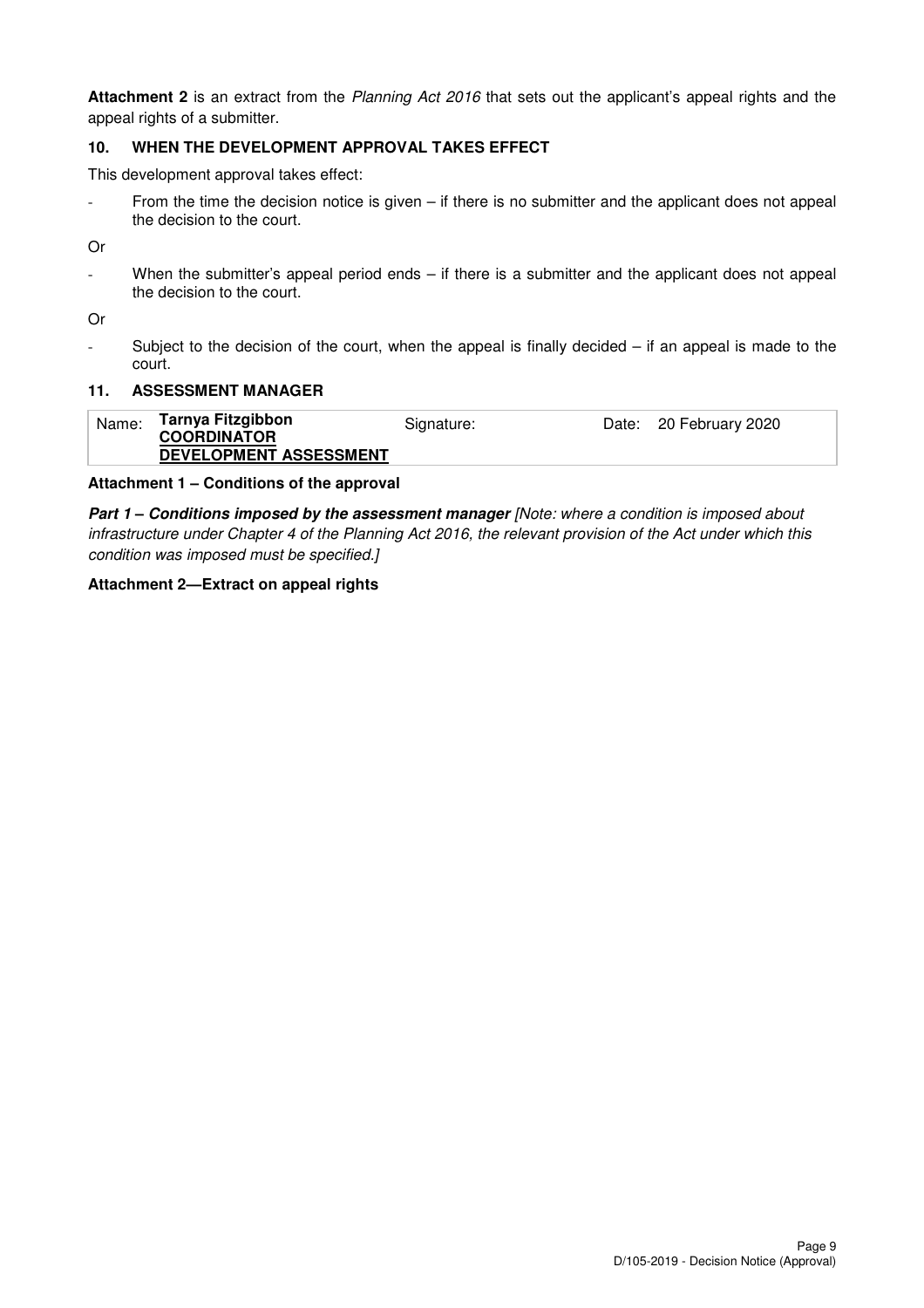

## **Attachment 1 – Part 1 Rockhampton Regional Council Conditions**

Planning Act 2016

## **ADMINISTRATION**

- 1.1 The Developer and their employee, agent, contractor or invitee is responsible for ensuring compliance with the conditions of this development approval.
- 1.2 Where these Conditions refer to "Council" in relation to requiring Council to approve or to be satisfied as to any matter, or conferring on the Council a function, power or discretion, that role may be fulfilled in whole or in part by a delegate appointed for that purpose by the Council.
- 1.3 All conditions, works, or requirements of this development approval must be undertaken, completed, and be accompanied by a Compliance Certificate for any operational works required by this development approval:
	- 1.3.1 to Council's satisfaction;
	- 1.3.2 at no cost to Council; and
	- 1.3.3 prior to the commencement of the use,

unless otherwise stated.

- 1.4 Infrastructure requirements of this development approval must be contributed to the relevant authorities, where applicable, at no cost to Council, prior to the commencement of the use, unless otherwise stated.
- 1.5 The following further Development Permits must be obtained prior to the commencement of any works associated with their purposes:
	- 1.5.1 Operational Works:
		- (i) Access and Parking Works;
	- 1.5.2 Plumbing and Drainage Works; and
	- 1.5.3 Building Works.
- 1.6 All Development Permits for Operational Works and Plumbing and Drainage Works must be obtained prior to the issue of a Development Permit for Building Works.
- 1.7 All works must be designed, constructed and maintained in accordance with the relevant Council policies, guidelines and standards, unless otherwise stated.
- 1.8 All engineering drawings/specifications, design and construction works must be in accordance with the requirements of the relevant Australian Standards and must be approved, supervised and certified by a Registered Professional Engineer of Queensland.
- 1.9 Lot 27 and Lot 28 on RP600807 must be amalgamated and registered as one lot prior to the commencement of the use.

#### 2.0 APPROVED PLANS AND DOCUMENTS

2.1 The approved development must be completed and maintained generally in accordance with the approved plans and documents, except where amended by any condition of this development approval: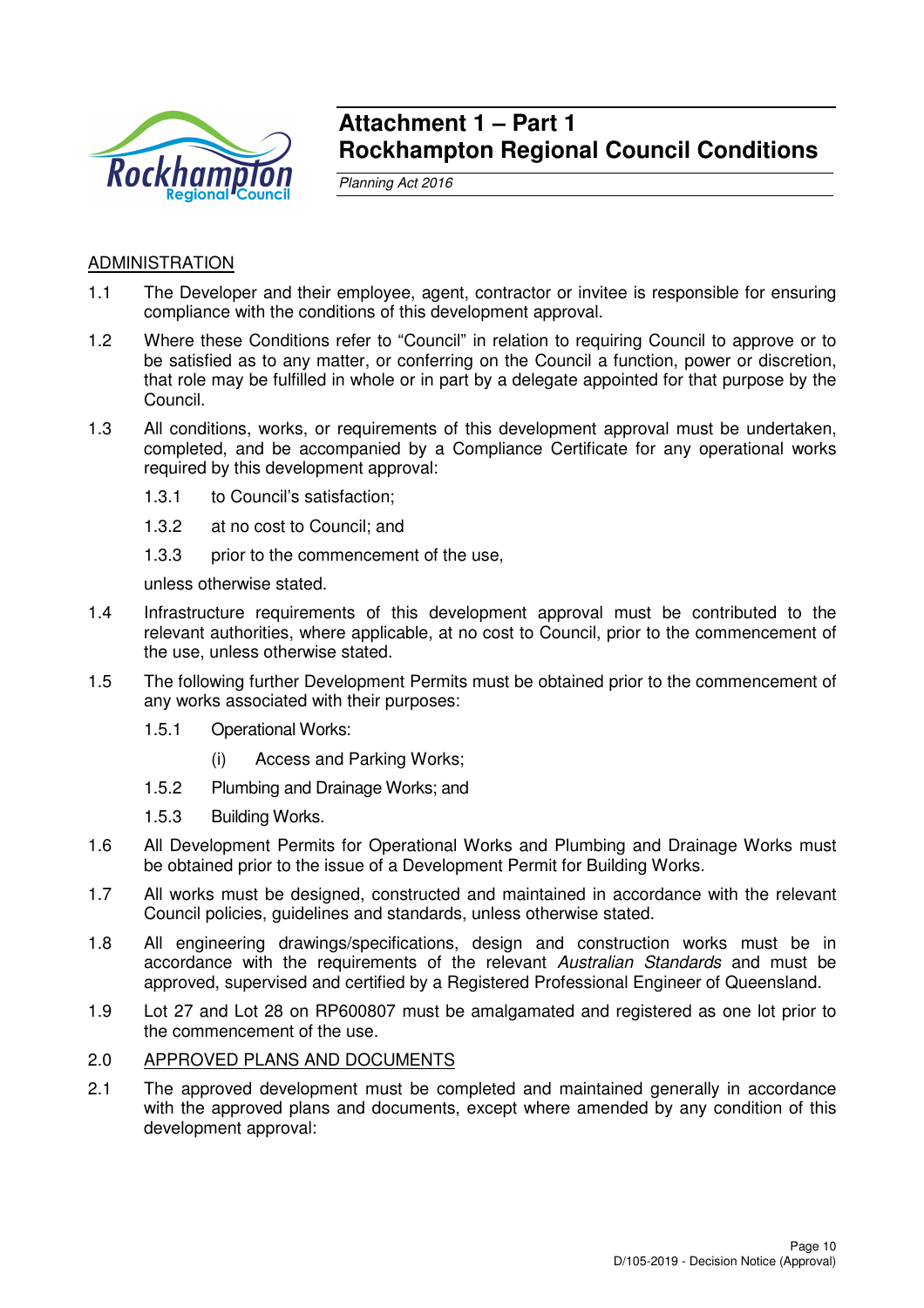| <b>Plan/Document Name</b> | <b>Plan/Document Reference</b> | Dated           |
|---------------------------|--------------------------------|-----------------|
| Site Plan                 | <b>BA02</b>                    | 24 October 2019 |
| <b>Floor Plans</b>        | <b>BA03</b>                    | 24 October 2019 |
| <b>Typical Section</b>    | <b>BA05</b>                    | 24 October 2019 |
| Elevation 1/2             | <b>BA06</b>                    | 24 October 2019 |
| Elevation 2 / 2           | <b>BA07</b>                    | 24 October 2019 |

- 2.2 Where there is any conflict between the conditions of this development approval and the details shown on the approved plans and documents, the conditions of this development approval must prevail.
- 2.3 Where conditions require the above plans or documents to be amended, the revised document(s) must be submitted for approval by Council prior to the submission of an application for a Development Permit for Operational Works.

## 3.0 ACCESS AND PARKING WORKS

3.1 A Development Permit for Operational Works (access and parking works) must be obtained prior to the commencement of any access and parking works on the development site.

Note: In lieu of the Operational Works (access works) as described above, a Works in Road Reserve Permit (including a fee for the vehicle crossover and compliant with *Capricorn* Municipal Development Guideline) may be approved.

- 3.2 All access and parking works must be designed and constructed in accordance with the approved plans (refer to condition 2.1), Capricorn Municipal Development Guidelines, Australian Standard AS2890 "Parking facilities" and the provisions of a Development Permit for Operational Works (access and parking works).
- 3.3 The existing access from Lee Street to the development must be upgraded to comply with the requirements of the Capricorn Municipal Development Guidelines.
- 3.4 All parking area must be constructed of Type 2 unbound material, Subtype 2.5, with minimum California Bearing Ratio (soaked) of 15. All surface treatments must be constructed, operated and maintained in a manner that no significant impact on the amenity of adjoining premises or the surrounding area is caused due to the emission of dust or results in sediment laden water.
- 3.5 When Council receives dust complaints, Council will conduct nuisance monitoring, to investigate any genuine complaint of nuisance caused by dust. If the complaints are genuine, the proposed gravel surface treated parking area must be paved or sealed to the satisfaction of Council for prevention of dust generation.
- 3.6 All vehicular access to and from the development must be via Lee Street only.
- 3.7 All vehicles must ingress and egress the development in a forward gear.
- 3.8 A minimum of six (6) parking spaces must be provided on-site, including one (1) universal access parking space.
- 3.9 Universal access parking spaces must be provided on-site in accordance with Australian Standard AS2890.6 "Parking facilities - Off-street parking for people with disabilities".
- 3.10 Parking spaces must be line-marked in accordance with the approved Site Plan (refer to condition 2.1) and in accordance with the Australian Standard AS2890 "Parking facilities" and the provisions of a Development Permit for Operational Works (access and parking works).
- 3.11 There must be no on-street car parking on Jellicoe Street.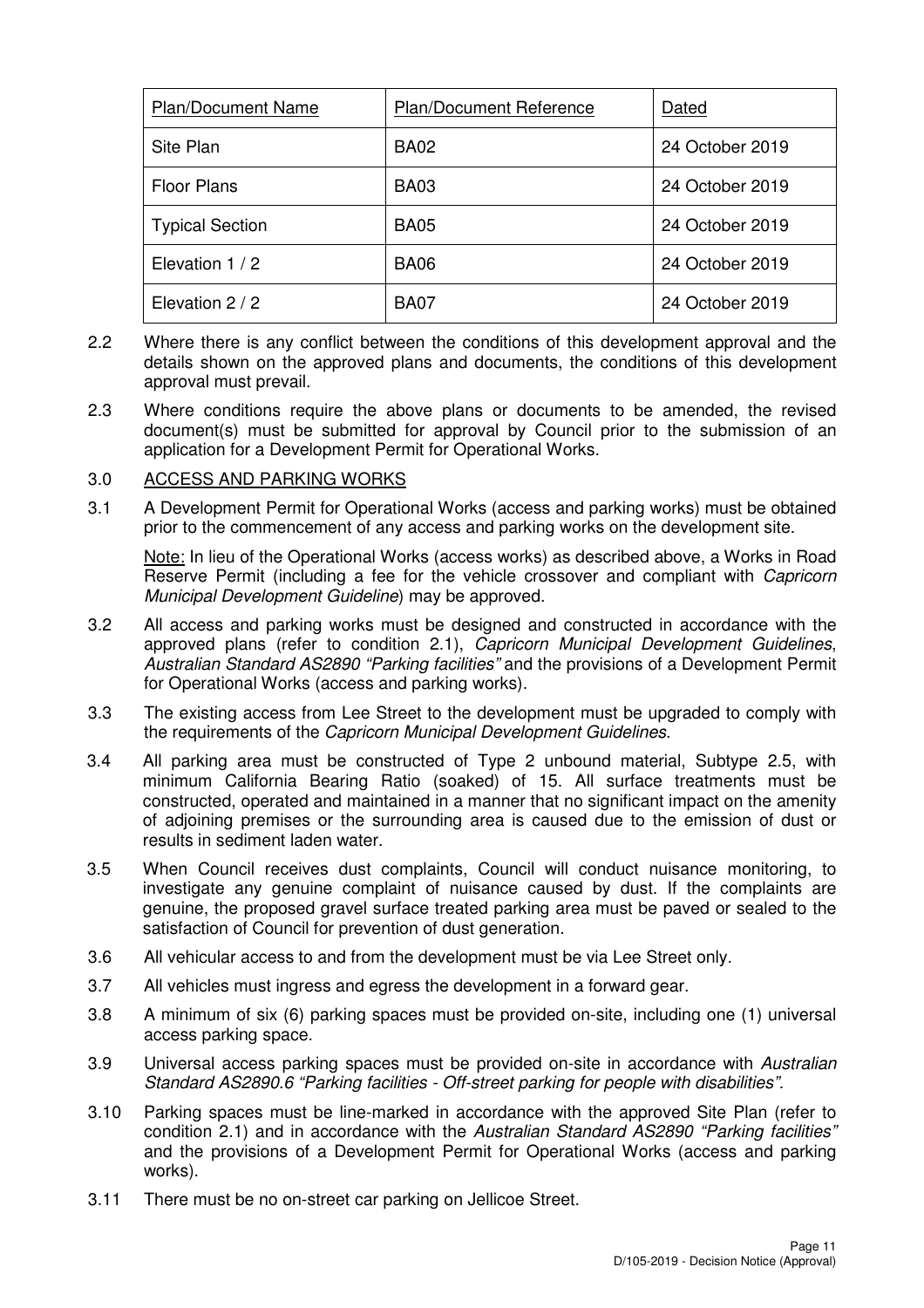## 4.0 PLUMBING AND DRAINAGE WORKS

- 4.1 Any proposed internal plumbing and drainage works must be designed and constructed in accordance with the approved plans (refer to condition 2.1), Capricorn Municipal Development Guidelines, Water Supply (Safety and Reliability) Act 2008, Plumbing and Drainage Act 2018, Council's Plumbing and Drainage Policies and the provisions of a Development Permit for Plumbing and Drainage Works.
- 4.2 The development must remain connected to Council's reticulated water networks.
- 4.3 The existing water connection point(s) must be retained, and upgraded if necessary, to service the development.
- 4.4 Water meter boxes located within trafficable areas must be raised or lowered to suit the finished surface levels and must be provided with heavy duty trafficable lids.
- 4.5 Alteration, disconnection or relocation of internal plumbing and sanitary drainage works associated with the existing building must be in accordance with regulated work under the Plumbing and Drainage Act 2018 and Council's Plumbing and Drainage Policies.
- 4.6 All sanitary drainage works, if required, must comply with Australian Plumbing and Drainage Standard AS3500 Part 2 section 3 and 4 for flood affected areas.
- 4.7 The existing on-site sewerage facilities must be adequate for the proposed development. Should the existing on-site sewerage facilities not be adequate, upgrade of the system must be required in accordance with the Queensland Plumbing and Wastewater Code and Council's Plumbing and Drainage Policies.

## 5.0 SITE WORKS

- 5.1 A Development Permit for Operational Works (site works) must be obtained prior to the commencement of any site works on the development site.
- 5.2 All earthworks must be undertaken in accordance with Australian Standard AS3798 "Guidelines on earthworks for commercial and residential developments".
- 5.3 Site works must be constructed such that they do not, at any time, in any way restrict, impair or change the natural flow of runoff water, or cause a nuisance or worsening to surrounding land or infrastructure.

## 6.0 BUILDING WORKS

- 6.1 Structures must not be located within the on-site sewerage treatment and disposal area or conflict with the separation distances, in accordance with the Queensland Plumbing and Wastewater Code.
- 6.2 All new electrical outlets (if required), must be designed and installed at such a height that they are a minimum of 500 millimetres above a one per cent (1%) Annual exceedance probability flood level.

Note: Downstairs of the existing highset dwelling is surrounded by a slatted timber screen. Under no circumstances can these existing walls be fully enclosed. The downstairs area will be inundated in times of flood. Storage should be limited to items that have a low damage potential or can be easily moved to the upstairs portion of the building in times of flood.

#### 7.0 ASSET MANAGEMENT

- 7.1 Any alteration necessary to electricity, telephone, water mains, sewerage mains, and/or public utility installations resulting from the development or in connection with the development, must be undertaken and completed at no cost to Council.
- 7.2 Any damage to existing stormwater, water supply and sewerage infrastructure, kerb and channel, pathway or roadway (including removal of concrete slurry from public land and Council infrastructure), that occurs while any works are being carried out in association with this development approval must be repaired at full cost to the developer. This includes the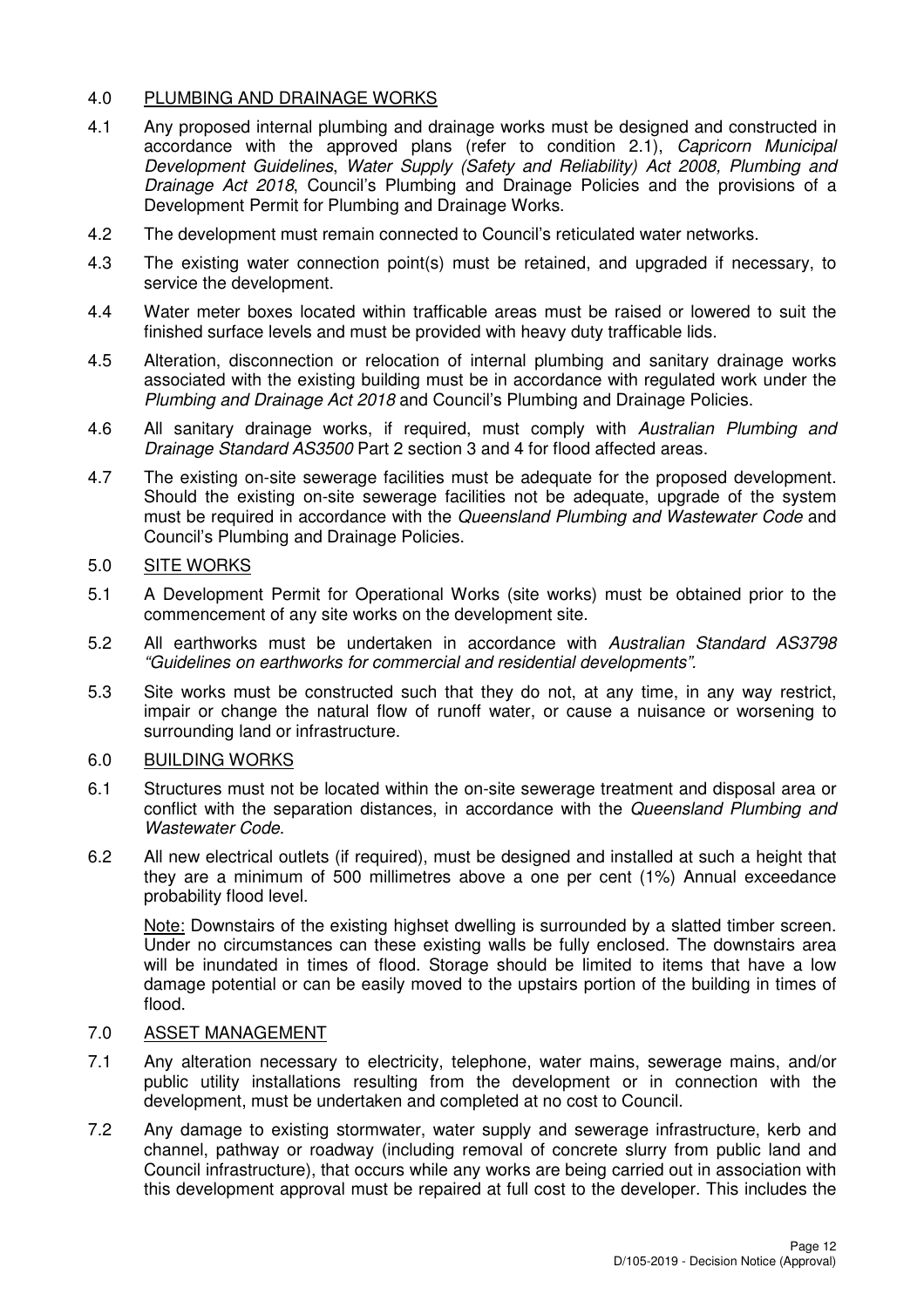reinstatement of any existing traffic signs or pavement markings that may have been removed or damaged.

## 8.0 ENVIRONMENTAL HEALTH

- 8.1 Any lighting devices associated with the development, such as sensory lighting, must be positioned on the development site and shielded so as not to cause glare or other nuisance to nearby residents and motorists. Night lighting must be designed, constructed and operated in accordance with Australian Standard AS4282 "Control of the obtrusive effects of outdoor lighting".
- 8.2 Noise emitted from the activity must not cause an environmental nuisance.
- 8.3 Operations on the site must have no significant impact on the amenity of adjoining premises or the surrounding area due to the emission of light, noise or dust.
- 8.4 When requested by Council, nuisance monitoring must be undertaken and recorded within three (3) months, to investigate any genuine complaint of nuisance caused by noise, light or dust. An analysis of the monitoring data and a report, including nuisance mitigation measures, must be provided to Council within fourteen (14) days of the completion of the investigation
- 9.0 ENVIRONMENTAL
- 9.1 The Erosion Control and Stormwater Control Management Plan prepared in accordance with the Capricorn Municipal Design Guidelines, must be:
	- 9.1.1 implemented, monitored and maintained for the duration of the works, and until all exposed soil areas are permanently stabilised (for example, turfed, hydromulched, concreted, landscaped); and
	- 9.1.2 available on-site for inspection by Council Officers whilst all works are being carried out.

#### 10.0 OPERATING PROCEDURES

- 10.1 All construction materials, waste, waste skips, machinery and contractors' vehicles must be located and stored or parked within the development site. Storage of materials or parking of construction machinery or contractors' vehicles must not occur within Lee Street and Jellicoe Street.
- 10.2 The hours of operations for the development site (place of worship) must be limited to:

10.2.1 0600 hours to 1800 hours on Saturday and Sunday,

with no operations on week days or Public Holidays.

- 10.3 All waste storage areas must be:
	- 10.3.1 kept in a clean and tidy condition; and
	- 10.3.2 maintained in accordance with Environmental Protection Regulation 2008.
- 10.4 The number of persons attending the premises must not exceed the following:
	- 10.4.1 A maximum of fifteen (15) children plus two (2) educators for mindfulness and Buddhist education programs; and
	- 10.4.2 A maximum of twenty (20) adults for mindfulness classes every third and fourth Saturday of the month.

#### ADVISORY NOTES

## NOTE 1. Aboriginal Cultural Heritage

It is advised that under section 23 of the Aboriginal Cultural Heritage Act 2003, a person who carries out an activity must take all reasonable and practicable measures to ensure the activity does not harm Aboriginal cultural heritage (the "cultural heritage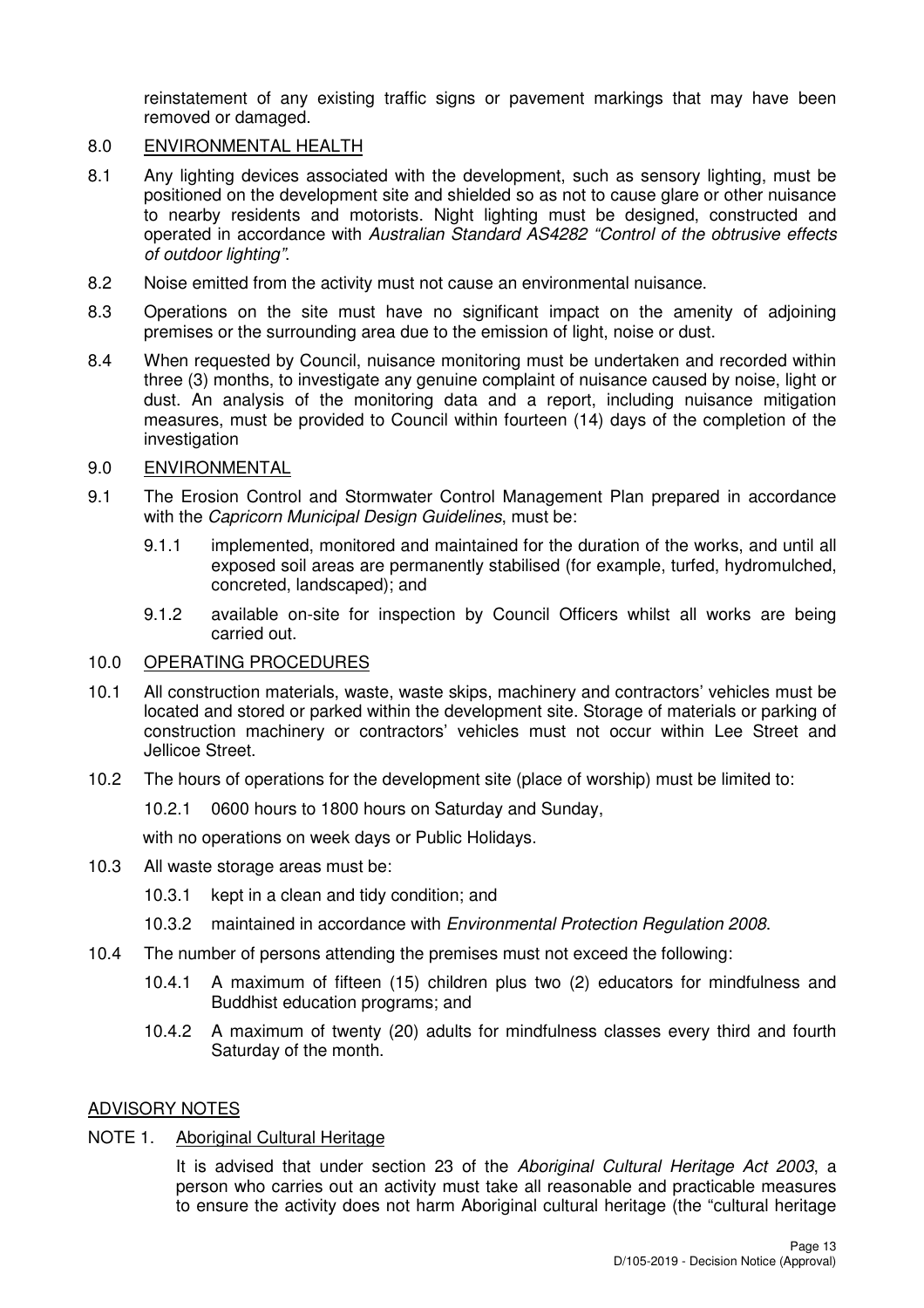duty of care"). Maximum penalties for breaching the duty of care are listed in the Aboriginal cultural heritage legislation. The information on Aboriginal cultural heritage is available on the Department of Aboriginal and Torres Strait Islander and Partnerships website www.datsip.qld.gov.au.

## NOTE 2. Asbestos Removal

Any demolition and/or removal works involving asbestos materials must be undertaken in accordance with the requirements of the Work Health and Safety Act 2011 and Public Health Act 2005.

#### NOTE 3. General Environmental Duty

General environmental duty under the Environmental Protection Act 1994 prohibits unlawful environmental nuisance caused by noise, aerosols, particles, dust, ash, fumes, light, odour or smoke beyond the boundaries of the development site during all stages of the development including earthworks, construction and operation.

## NOTE 4. General Safety Of Public During Construction

The Work Health and Safety Act 2011 and Manual of Uniform Traffic Control Devices must be complied with in carrying out any construction works, and to ensure safe traffic control and safe public access in respect of works being constructed on a road.

#### NOTE 5. Colorbond Fence

The proposed removable Colorbond fence must be removed completely during flooding to allow flood waters to evenly disperse.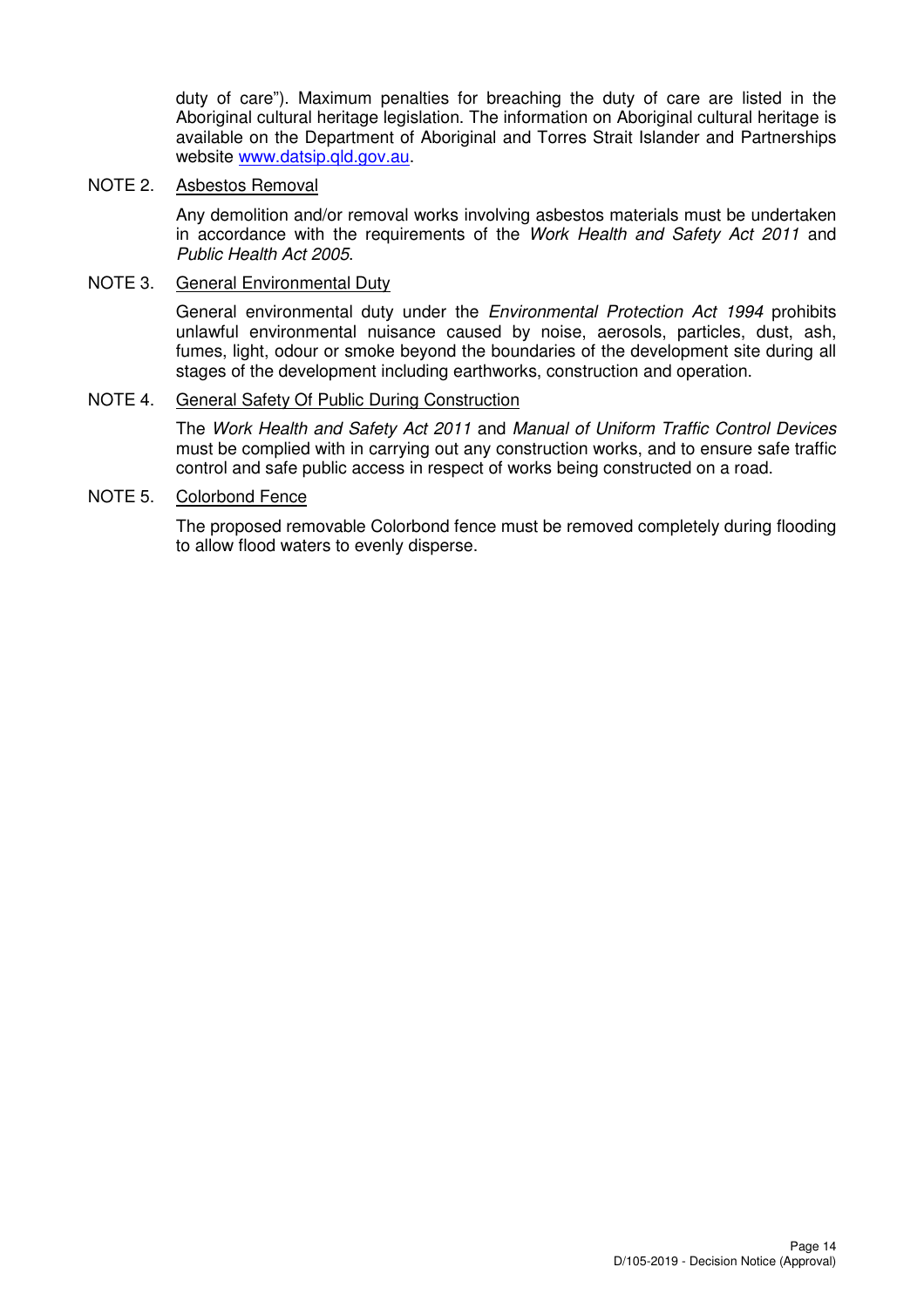

# **Attachment 2 - Appeal Rights**

PLANNING ACT 2016

The following is an extract from the Planning Act 2016 (Chapter 6)

#### **Appeal rights**

#### **229 Appeals to tribunal or P&E Court**

- (1) Schedule 1 states—
	- (a) matters that may be appealed to— (i) either a tribunal or the P&E Court; or (ii) only a tribunal; or
	- (iii) only the P&E Court; and (b) the person—

(i) who may appeal a matter (the **appellant**); and (ii) who is a respondent in an appeal of the matter; and (iii) who is a co-respondent in an appeal of the matter; and

- (iv) who may elect to be a co-respondent in an appeal of the matter.
- (2) An appellant may start an appeal within the appeal period.
- (3) The **appeal period** is—
	- (a) for an appeal by a building advisory agency—10 business days after a decision notice for the decision is given to the agency or
	- (b) for an appeal against a deemed refusal—at any time after the deemed refusal happens; or
	- (c) for an appeal against a decision of the Minister, under chapter 7, part 4, to register premises or to renew the registration of premises—20 business days after a notice is published under section 269(3)(a) or (4); or
	- (d) for an appeal against an infrastructure charges notice— 20 business days after the infrastructure charges notice is given to the person; or
	- (e) for an appeal about a deemed approval of a development application for which a decision notice has not been given—30 business days after the applicant gives the deemed approval notice to the assessment manager; or
	- (f) for any other appeal—20 business days after a notice of the decision for the matter, including an enforcement notice, is given to the person.

#### Note—

See the P&E Court Act for the court's power to extend the appeal period.

- (4) Each respondent and co-respondent for an appeal may be heard in the appeal.
- (5) If an appeal is only about a referral agency's response, the assessment manager may apply to the tribunal or P&E Court to withdraw from the appeal.
- (6) To remove any doubt, it is declared that an appeal against an infrastructure charges notice must not be about—
	- (a) the adopted charge itself; or
	- (b) for a decision about an offset or refund—
		- (i) the establishment cost of trunk infrastructure identified in a LGIP; or
		- (ii) the cost of infrastructure decided using the method
	- included in the local government's charges resolution.
- **230 Notice of appeal**
- (1) An appellant starts an appeal by lodging, with the registrar of the tribunal or P&E Court, a notice of appeal that—
	- (a) is in the approved form; and
	- (b) succinctly states the grounds of the appeal.
- (2) The notice of appeal must be accompanied by the required fee.
- (3) The appellant or, for an appeal to a tribunal, the registrar must, within the service period, give a copy of the notice of appeal to—
- (a) the respondent for the appeal; and
- (b) each co-respondent for the appeal; and
- (c) for an appeal about a development application under schedule 1, table 1, item 1—each principal submitter for the development application; and
- (d) for an appeal about a change application under schedule 1, table 1, item 2—each principal submitter for the change application; and
- (e) each person who may elect to become a co-respondent for the appeal, other than an eligible submitter who is not a principal submitter in an appeal under paragraph  $(c)$  or  $(d)$ ; and
- (f) for an appeal to the P&E Court—the chief executive; and
- (g) for an appeal to a tribunal under another Act—any other person who the registrar considers appropriate.
- (4) The **service period** is—
	- (a) if a submitter or advice agency started the appeal in the P&E Court-2 business days after the appeal is started; or
	- (b) otherwise—10 business days after the appeal is started.
- (5) A notice of appeal given to a person who may elect to be a co-respondent must state the effect of subsection
- (6) A person elects to be a co-respondent by filing a notice of election, in the approved form, within 10 business days after the notice of appeal is given to the person*.*
- **231 Other appeals**
- (1) Subject to this chapter, schedule 1 and the P&E Court Act, unless the Supreme Court decides a decision or other matter under this Act is affected by jurisdictional error, the decision or matter is non-appealable.
- (2) The Judicial Review Act 1991, part 5 applies to the decision or matter to the extent it is affected by jurisdictional error.
- (3) A person who, but for subsection (1) could have made an application under the Judicial Review Act 1991 in relation to the decision or matter, may apply under part 4 of that Act for a statement of reasons in relation to the decision or matter.
- (4) In this section— **decision** includes—
	- (a) conduct engaged in for the purpose of making a decision; and
	- (b) other conduct that relates to the making of a decision; and
	- (c) the making of a decision or the failure to make a decision; and
	- (d) a purported decision; and
	- (e) a deemed refusal.

**non-appealable**, for a decision or matter, means the decision or matter—

- (a) is final and conclusive; and
- (b) may not be challenged, appealed against, reviewed, quashed, set aside or called into question in any other way under the Judicial Review Act 1991 or otherwise, whether by the Supreme Court, another court, a tribunal or another entity; and
- (c) is not subject to any declaratory, injunctive or other order of the Supreme Court, another court, a tribunal or another entity on any ground.

#### **232 Rules of the P&E Court**

- (1) A person who is appealing to the P&E Court must comply with the rules of the court that apply to the appeal.
- (2) However, the P&E Court may hear and decide an appeal even if the person has not complied with rules of the P&E Court.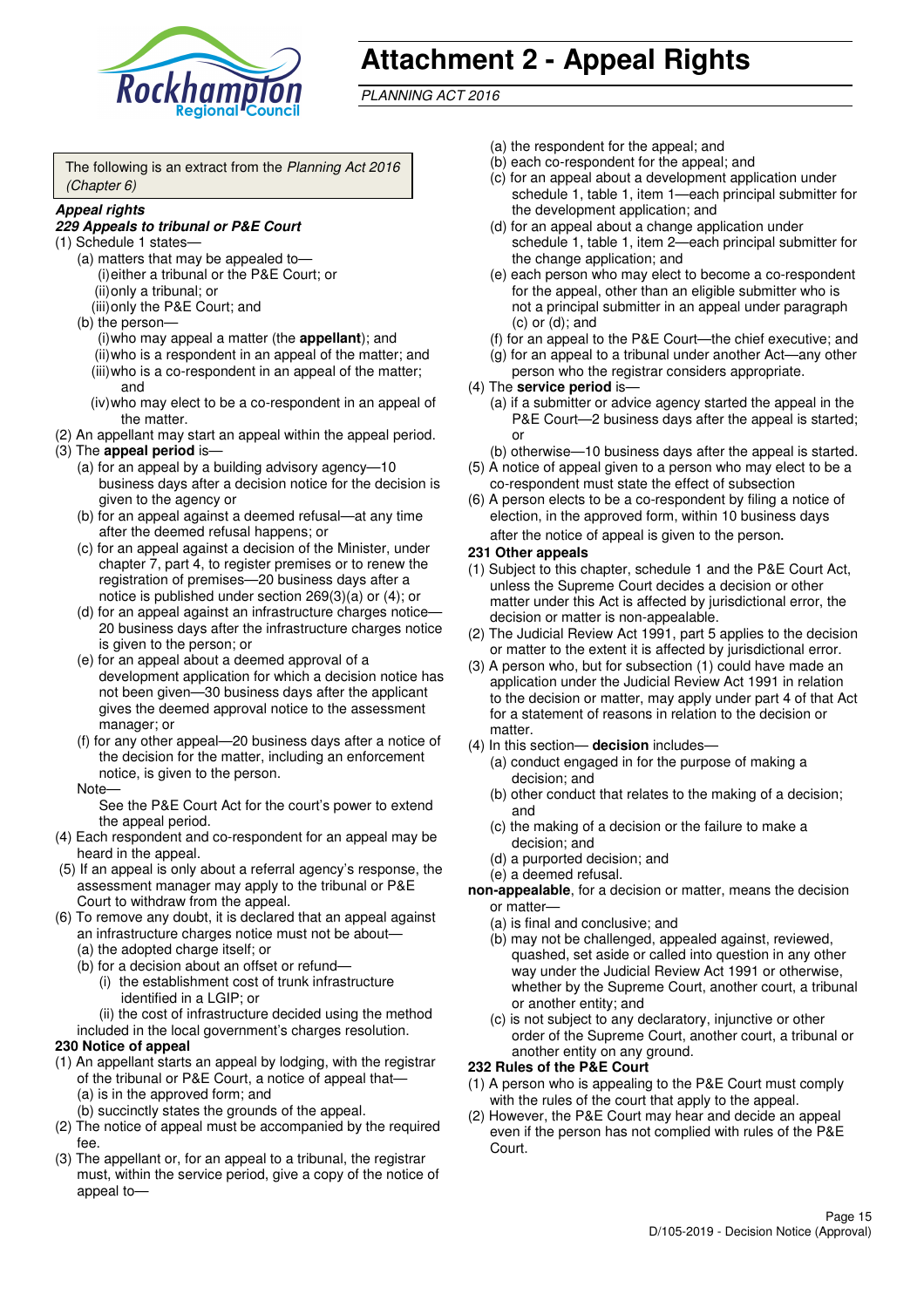

## **Appeal Rights**

PLANNING ACT 2016

# **Schedule 1**

#### **Appeals section 229 1 Appeal rights and parties to appeals**

- (1) Table 1 states the matters that may be appealed to—(a) the P&E court; or (b) a tribunal.
- (2) However, table 1 applies to a tribunal only if the matter involves—
	- (a) the refusal, or deemed refusal of a development application, for—
	- (i) a material change of use for a classified building; or
	- (ii) operational work associated with building work, a retaining wall, or a tennis court; or
	- (b) a provision of a development approval for—
	- (i) a material change of use for a classified building; or
- (ii) operational work associated with building work, a retaining wall, or a tennis court; or
	- (c) if a development permit was applied for—the decision to give a preliminary approval for—
		- (i) a material change of use for a classified building; or
	- (ii) operational work associated with building work, a retaining wall, or a tennis court; or
	- (d) a development condition if—
		- (i) the development approval is only for a material change of use that involves the use of a building classified under the Building Code as a class 2 building; and
		- (ii) the building is, or is proposed to be, not more than 3 storeys; and
		- (iii) the proposed development is for not more than 60 sole-occupancy units; or
	- (e) a decision for, or a deemed refusal of, an extension application for a development approval that is only for a material change of use of a classified building; or
	- (f) a decision for, or a deemed refusal of, a change application for a development approval that is only for a material change of use of a classified building; or
	- (g) a matter under this Act, to the extent the matter relates to—
		- (i) the Building Act, other than a matter under that Act that may or must be decided by the Queensland Building and Construction Commission; or
		- (ii) the Plumbing and Drainage Act, part 4 or 5; or
	- (h) a decision to give an enforcement notice in relation to a matter under paragraphs (a) to (g); or
	- (i) a decision to give an infrastructure charges notice; or
	- (j) the refusal, or deemed refusal, of a conversion application; or
	- (k) a matter that, under another Act, may be appealed to the tribunal; or
	- (l) a matter prescribed by regulation.
- (3) Also, table 1 does not apply to a tribunal if the matter

involves—

- (a) for a matter in subsection  $(2)(a)$  to  $(d)$ 
	- (i) a development approval for which the development application required impact assessment; and
	- (ii) a development approval in relation to which the assessment manager received a properly made submission for the development application; or
- (b) a provision of a development approval about the identification or inclusion, under a variation approval, of a matter for the development.
- (4) Table 2 states the matters that may be appealed only to the P&E Court.
- (5) Table 3 states the matters that may be appealed only to the tribunal.
- (6) In each table—
	- (a) column 1 states the appellant in the appeal; and
	- (b) column 2 states the respondent in the appeal; and
	- (c) column 3 states the co-respondent (if any) in the appeal; and
	- (d) column 4 states the co-respondents by election (if any) in the appeal.
- (7) If the chief executive receives a notice of appeal under section 230(3)(f), the chief executive may elect to be a corespondent in the appeal.

| Table 1<br>Appeals to the P&E Court and, for certain matters, to a tribunal                                                                                                                                                                                                                                                                    |                           |                                         |                                                       |
|------------------------------------------------------------------------------------------------------------------------------------------------------------------------------------------------------------------------------------------------------------------------------------------------------------------------------------------------|---------------------------|-----------------------------------------|-------------------------------------------------------|
| 1. Development applications<br>An appeal may be made against-<br>(a) the refusal of all or part of the development application; or<br>(b) the deemed refusal of the development application; or<br>(c) a provision of the development approval; or<br>(d) if a development permit was applied for-the decision to give a preliminary approval. |                           |                                         |                                                       |
| Column 1                                                                                                                                                                                                                                                                                                                                       | Column 2                  | Column 3                                | Column 4                                              |
| Appellant                                                                                                                                                                                                                                                                                                                                      | Respondent                | Co-respondent                           | Co-respondent by election                             |
|                                                                                                                                                                                                                                                                                                                                                |                           | $($ if any $)$                          | (if any)                                              |
| The applicant                                                                                                                                                                                                                                                                                                                                  | The assessment<br>manager | If the appeal is about<br>a concurrence | 1 A concurrence agency that is<br>not a co-respondent |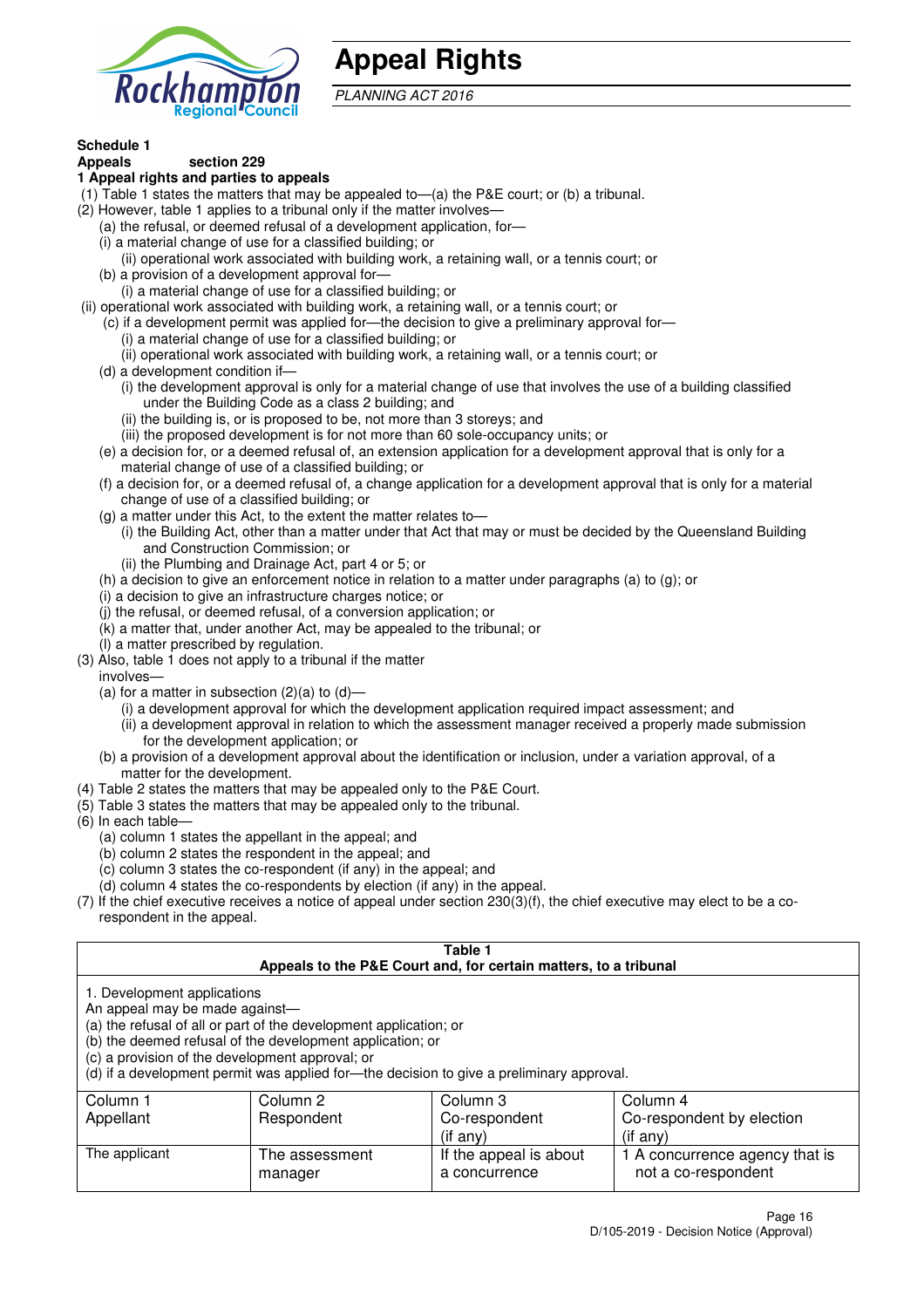| Table 1<br>Appeals to the P&E Court and, for certain matters, to a tribunal                                                                                                                                          |                                                                                                                               |                                                                 |                                                                                                                                                                                                                                                                                                                                                 |
|----------------------------------------------------------------------------------------------------------------------------------------------------------------------------------------------------------------------|-------------------------------------------------------------------------------------------------------------------------------|-----------------------------------------------------------------|-------------------------------------------------------------------------------------------------------------------------------------------------------------------------------------------------------------------------------------------------------------------------------------------------------------------------------------------------|
|                                                                                                                                                                                                                      |                                                                                                                               | agency's referral<br>response-the<br>concurrence agency         | 2 If a chosen Assessment<br>manager is the respondent-<br>the prescribed assessment<br>manager<br>3 Any eligible advice agency for<br>the application<br>4 Any eligible submitter for the<br>application                                                                                                                                        |
| 2. Change applications<br>An appeal may be made against-<br>(b) a deemed refusal of a change application.                                                                                                            |                                                                                                                               |                                                                 | (a) a responsible entity's decision for a change application, other than a decision made by the P&E court; or                                                                                                                                                                                                                                   |
| Column 1<br>Appellant                                                                                                                                                                                                | Column <sub>2</sub><br>Respondent                                                                                             | Column 3<br>Co-respondent<br>(if any)                           | Column 4<br>Co-respondent by election<br>(if any)                                                                                                                                                                                                                                                                                               |
| 1 The applicant<br>2 If the responsible<br>entity is the<br>assessment<br>manager-an<br>affected entity that<br>gave a pre-request<br>notice or response<br>notice                                                   | The responsible<br>entity                                                                                                     | If an affected entity<br>starts the appeal-the<br>applicant     | 1 A concurrence agency for the<br>development application<br>2 If a chosen assessment<br>manager is the respondent-<br>the prescribed assessment<br>manager<br>3 A private certifier for the<br>development application<br>4 Any eligible advice agency for<br>the change application<br>5 Any eligible submitter for the<br>change application |
| 3. Extension applications<br>An appeal may be made against-                                                                                                                                                          | (a) the assessment manager's decision about an extension application; or<br>(b) a deemed refusal of an extension application. |                                                                 |                                                                                                                                                                                                                                                                                                                                                 |
| Column 1<br>Appellant                                                                                                                                                                                                | Column <sub>2</sub><br>Respondent                                                                                             | Column 3<br>Co-respondent<br>(if any)                           | Column 4<br>Co-respondent by election<br>(if any)                                                                                                                                                                                                                                                                                               |
| 1 The applicant<br>1<br>$\overline{2}$<br>For a matter other<br>than a deemed<br>refusal of an<br>extension<br>application $-$ a<br>concurrence<br>agency, other than<br>the chief executive,<br>for the application | The assessment<br>manager                                                                                                     | If a concurrence<br>agency starts the<br>appeal – the applicant | If a chosen assessment<br>manager is the respondent $-$ the<br>prescribed assessment manager                                                                                                                                                                                                                                                    |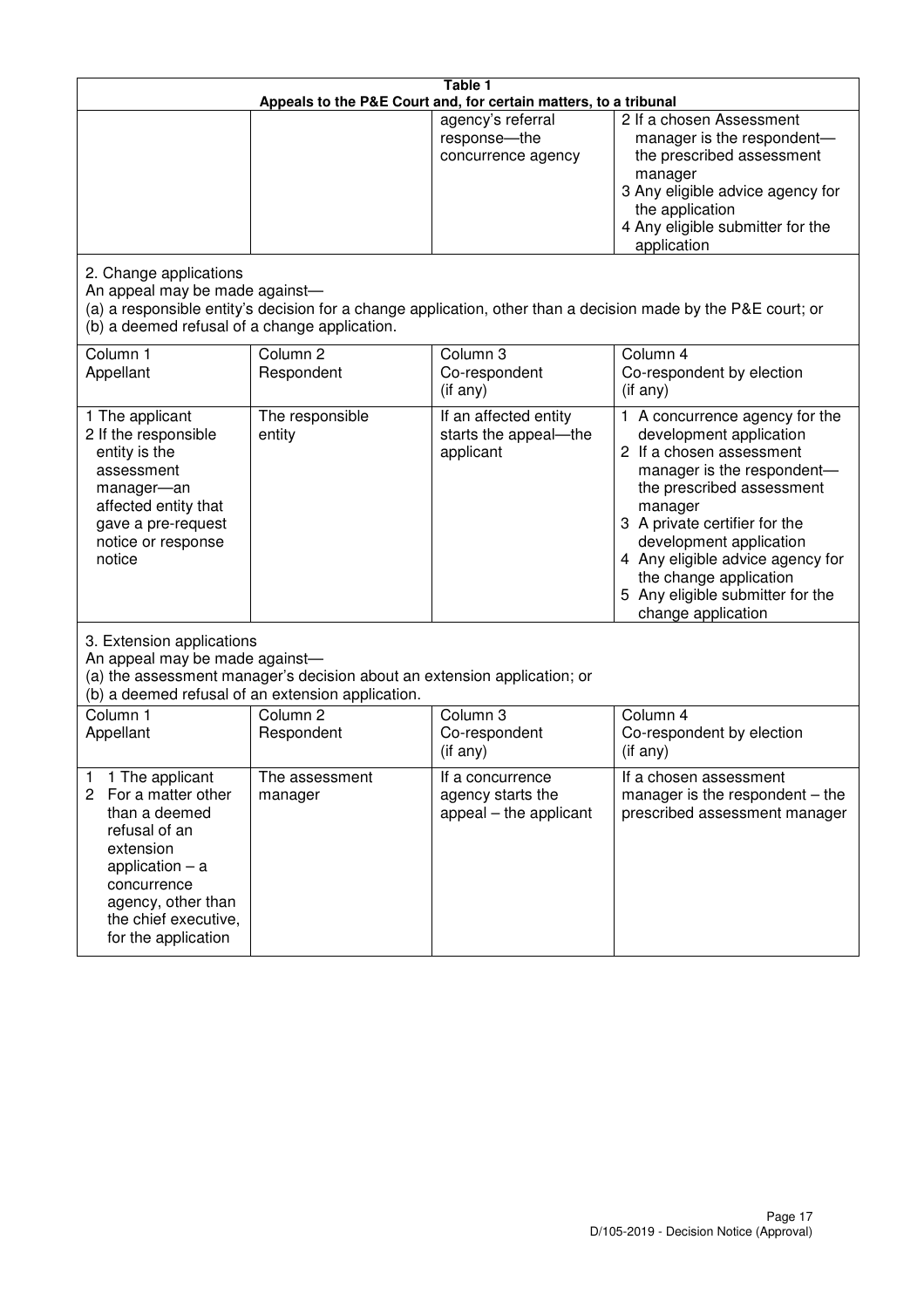#### **Table 1 Appeals to the P&E Court and, for certain matters, to a tribunal**

4. Infrastructure charges notices

- An appeal may be made against an infrastructure charges notice on 1 or more of the following grounds
- a) The notice involved an error relating to
	- (i) The application of the relevant adopted charge; or
- Examples of errors in applying an adopted charge
	- The incorrect application of gross floor area for a non-residential development
	- Applying an incorrect 'use category', under a regulation, to the development
	- (i) The working out of extra demands, for section 120; or
	- (ii) An offset or refund; or
- b) The was no decision about an offset or refund; or
- c) If the infrastructure charges notice states a refund will be given the timing for giving the refund; or
- d) The amount of the charge is so unreasonable that no reasonable relevant local government could have

## imposed the amount.

| Column 1<br>Appellant                                    | Column 2<br>Respondent                                                    | Column 3<br>Co-respondent<br>$($ if any $)$ | Column 4<br>Co-respondent by election<br>$($ if any $)$ |
|----------------------------------------------------------|---------------------------------------------------------------------------|---------------------------------------------|---------------------------------------------------------|
| The person given the<br>Infrastructure charges<br>notice | The local government<br>that gave the<br>infrastructure charges<br>notice |                                             | $\overline{\phantom{0}}$                                |

5. Conversion applications

An appeal may be made against—

(a) the refusal of a conversion application; or

(b) a deemed refusal of a conversion application.

| Column 1<br>Appellant | Column 2<br>Respondent                                                  | Column 3<br>Co-respondent<br>$($ if any $)$ | Column 4<br>Co-respondent by election<br>$($ if any $)$ |
|-----------------------|-------------------------------------------------------------------------|---------------------------------------------|---------------------------------------------------------|
| The applicant         | The local government<br>to which the conversion<br>application was made |                                             |                                                         |

6. Enforcement notices

An appeal may be made against the decision to give an enforcement notice.

| Column 1<br>Appellant                      | Column 2<br>Respondent       | Column 3<br>Co-respondent<br>$($ if any $)$ | Column 4<br>Co-respondent by election<br>$($ if any $)$                                                                                                                    |
|--------------------------------------------|------------------------------|---------------------------------------------|----------------------------------------------------------------------------------------------------------------------------------------------------------------------------|
| The person given the<br>enforcement notice | The enforcement<br>authority |                                             | If the enforcement authority is<br>not the local government for<br>the premises in relation to which<br>the offence is alleged to have<br>happened-the local<br>government |

#### **Table 2 Appeals to the P&E Court only**

1. Appeals from tribunal

An appeal may be made against a decision of a tribunal, other than a decision under

section 252, on the ground of-

(a) an error or mistake in law on the part of the tribunal; or

(b) jurisdictional error.

| Column 1<br>Appellant                             | Column 2<br>Respondent                                    | Column 3<br>Co-respondent<br>$($ if any $)$ | Column 4<br>Co-respondent by election<br>(i f any) |
|---------------------------------------------------|-----------------------------------------------------------|---------------------------------------------|----------------------------------------------------|
| A party to the<br>proceedings for the<br>decision | The other party to the<br>proceedings for the<br>decision | $\overline{\phantom{0}}$                    |                                                    |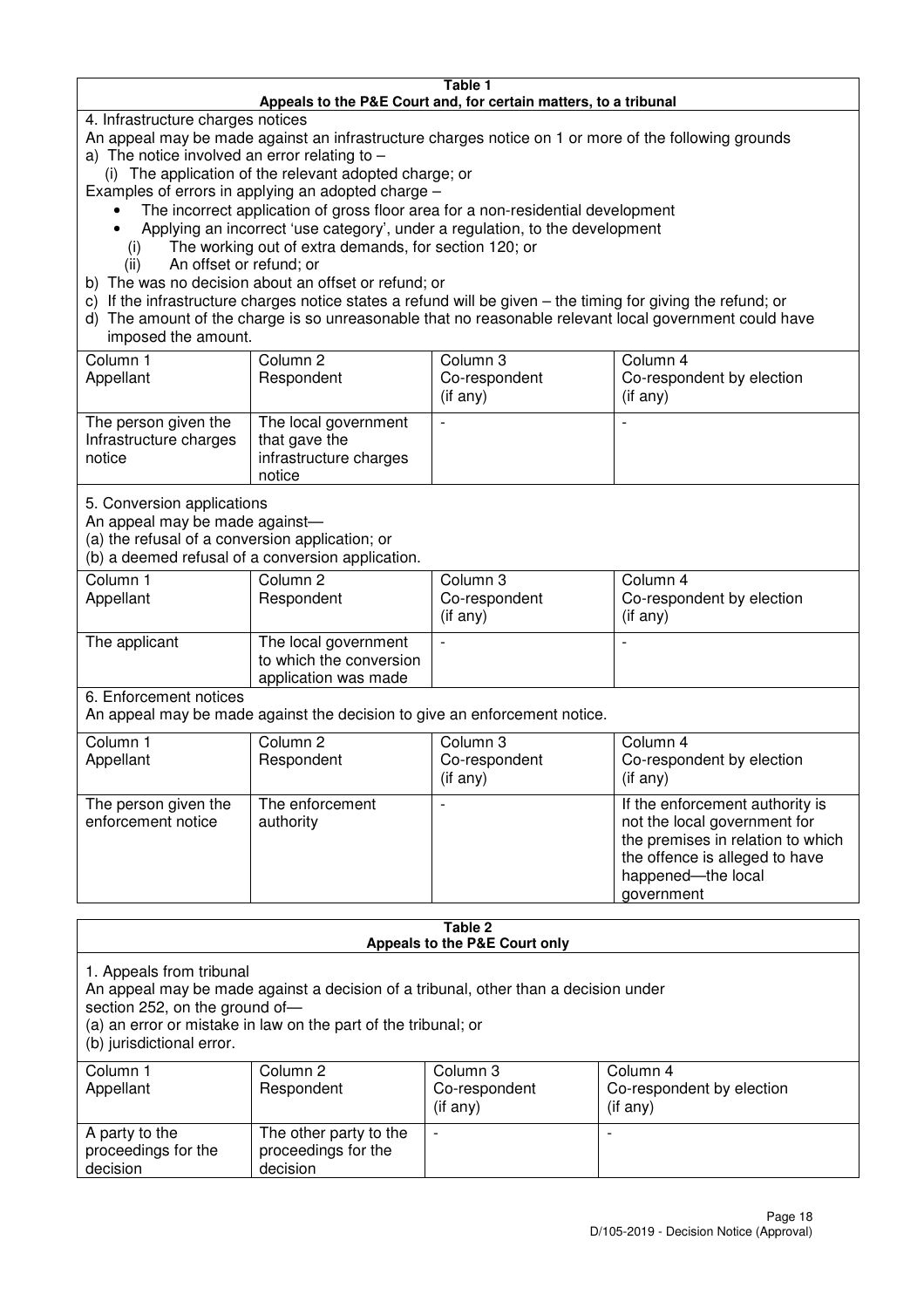#### **Table 2 Appeals to the P&E Court only**

2. Eligible submitter appeals

An appeal may be made against the decision to give a development approval, or an approval for a change application, to the extent that the decision relates to—

(a) any part of the development application for the development approval that required impact assessment; or (b) a variation request.

| Column 1<br>Appellant                                                                                                                                                                                                                                                                                                                                                                  | Column <sub>2</sub><br>Respondent                                                                                          | Column 3<br>Co-respondent<br>$($ if any $)$                                                                             | Column 4<br>Co-respondent by election<br>(i f any)   |  |
|----------------------------------------------------------------------------------------------------------------------------------------------------------------------------------------------------------------------------------------------------------------------------------------------------------------------------------------------------------------------------------------|----------------------------------------------------------------------------------------------------------------------------|-------------------------------------------------------------------------------------------------------------------------|------------------------------------------------------|--|
| 1 For a development<br>application-an<br>eligible submitter for<br>the development<br>application<br>2 For a change<br>application-an<br>eligible submitter for<br>the change<br>application                                                                                                                                                                                           | 1 For a development<br>application-the<br>assessment<br>manager<br>2 For a change<br>application-the<br>responsible entity | 1 The applicant<br>2 If the appeal is<br>about a concurrence<br>agency's referral<br>response-the<br>concurrence agency | Another eligible<br>submitter for the<br>application |  |
| 3. Eligible submitter and eligible advice agency appeals<br>An appeal may be made against a provision of a development approval, or failure to<br>include a provision in the development approval, to the extent the matter relates to-<br>(a) any part of the development application or the change application, for the development approval, that<br>required impact assessment; or |                                                                                                                            |                                                                                                                         |                                                      |  |

(b) a variation request.

5. Registered premises

| Column 1<br>Appellant                                                                                                                                                                                                                                                                         | Column 2<br>Respondent                                                                                                     | Column 3<br>Co-respondent<br>$($ if any $)$                                                                             | Column 4<br>Co-respondent by election<br>(i f any) |  |  |  |
|-----------------------------------------------------------------------------------------------------------------------------------------------------------------------------------------------------------------------------------------------------------------------------------------------|----------------------------------------------------------------------------------------------------------------------------|-------------------------------------------------------------------------------------------------------------------------|----------------------------------------------------|--|--|--|
| 1 For a development<br>application-an<br>eligible submitter for<br>the development<br>application<br>2 For a change<br>application-an<br>eligible submitter for<br>the change<br>application<br>3 An eligible advice<br>agency for the<br>development<br>application or<br>change application | 1 For a development<br>application-the<br>assessment<br>manager<br>2 For a change<br>application-the<br>responsible entity | 1 The applicant<br>2 If the appeal is<br>about a concurrence<br>agency's referral<br>response-the<br>concurrence agency | Another eligible submitter for the<br>application  |  |  |  |
| 4. Compensation claims<br>An appeal may be made against-<br>(a) a decision under section 32 about a compensation claim; or<br>(b) a decision under section 265 about a claim for compensation; or<br>(c) a deemed refusal of a claim under paragraph (a) or (b).                              |                                                                                                                            |                                                                                                                         |                                                    |  |  |  |
| Column 1<br>Appellant                                                                                                                                                                                                                                                                         | Column <sub>2</sub><br>Respondent                                                                                          | Column 3<br>Co-respondent<br>(if any)                                                                                   | Column 4<br>Co-respondent by election<br>(if any)  |  |  |  |
| A person dissatisfied<br>with the decision                                                                                                                                                                                                                                                    | The local<br>government to which                                                                                           |                                                                                                                         |                                                    |  |  |  |

the claim was made

 $\overline{\phantom{a}}$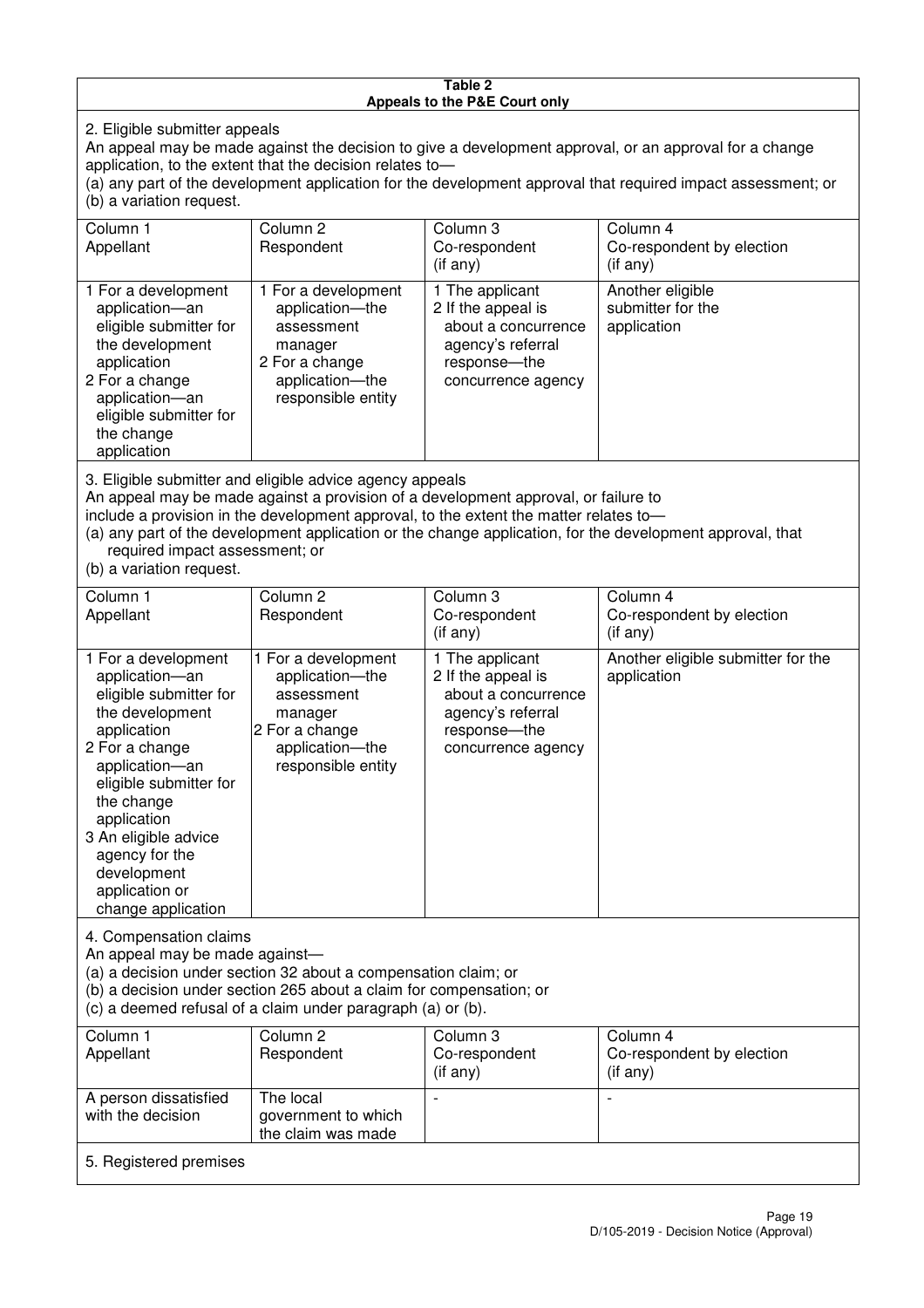| Table 2<br>Appeals to the P&E Court only                                                                                                                                                                                                                                                                             |                                   |                                                  |                                                                                                                                                                             |  |  |  |
|----------------------------------------------------------------------------------------------------------------------------------------------------------------------------------------------------------------------------------------------------------------------------------------------------------------------|-----------------------------------|--------------------------------------------------|-----------------------------------------------------------------------------------------------------------------------------------------------------------------------------|--|--|--|
| An appeal may be made against a decision of the Minister under chapter 7, part 4.                                                                                                                                                                                                                                    |                                   |                                                  |                                                                                                                                                                             |  |  |  |
| Column 1<br>Appellant                                                                                                                                                                                                                                                                                                | Column <sub>2</sub><br>Respondent | Column 3<br>Co-respondent<br>(if any)            | Column 4<br>Co-respondent by election<br>(if any)                                                                                                                           |  |  |  |
| 1 A person given a<br>decision notice about<br>the decision<br>2 If the decision is to<br>register premises or<br>renew the<br>registration of<br>premises-an owner<br>or occupier of<br>premises in the<br>affected area for the<br>registered premises<br>who is dissatisfied<br>with the decision                 | The Minister                      | $\blacksquare$                                   | If an owner or occupier starts the<br>appeal – the owner of the<br>registered premises                                                                                      |  |  |  |
| 6. Local laws<br>An appeal may be made against a decision of a local government, or conditions applied,<br>under a local law about-<br>(a) the use of premises, other than a use that is the natural and ordinary consequence of prohibited<br>development; or<br>(b) the erection of a building or other structure. |                                   |                                                  |                                                                                                                                                                             |  |  |  |
| Column 1<br>Appellant                                                                                                                                                                                                                                                                                                | Column <sub>2</sub><br>Respondent | Column 3<br>Co-respondent<br>(if any)            | Column 4<br>Co-respondent by election<br>(if any)                                                                                                                           |  |  |  |
| A person who-<br>(a) applied for the<br>decision; and<br>(b) is dissatisfied with<br>the decision or<br>conditions.                                                                                                                                                                                                  | The local government              |                                                  |                                                                                                                                                                             |  |  |  |
| Table 3<br>Appeals to the tribunal only                                                                                                                                                                                                                                                                              |                                   |                                                  |                                                                                                                                                                             |  |  |  |
| 1. Building advisory agency appeals<br>An appeal may be made against giving a development approval for building work to the extent the building<br>work required code assessment against the building assessment provisions.                                                                                         |                                   |                                                  |                                                                                                                                                                             |  |  |  |
| Column 1<br>Appellant                                                                                                                                                                                                                                                                                                | Column <sub>2</sub><br>Respondent | Column <sub>3</sub><br>Co-respondent<br>(if any) | Column 4<br>Co-respondent by election<br>(if any)                                                                                                                           |  |  |  |
| A building advisory<br>agency for the<br>development application<br>related to the approval                                                                                                                                                                                                                          | The assessment<br>manager         | The applicant                                    | 1 A concurrence agency for the<br>development application<br>related to the approval<br>2 A private certifier for the<br>development application<br>related to the approval |  |  |  |
| 3. Certain decisions under the Building Act and the Plumbing and Drainage Act<br>An appeal may be made against a decision under-<br>(a) the Building Act, other than a decision made by the Queensland Building and Construction Commission; or<br>(b) the Plumbing and Drainage Act, part 4 or 5.                   |                                   |                                                  |                                                                                                                                                                             |  |  |  |
| Column 1<br>Appellant                                                                                                                                                                                                                                                                                                | Column <sub>2</sub><br>Respondent | Column 3<br>Co-respondent<br>(if any)            | Column 4<br>Co-respondent by election<br>(if any)                                                                                                                           |  |  |  |